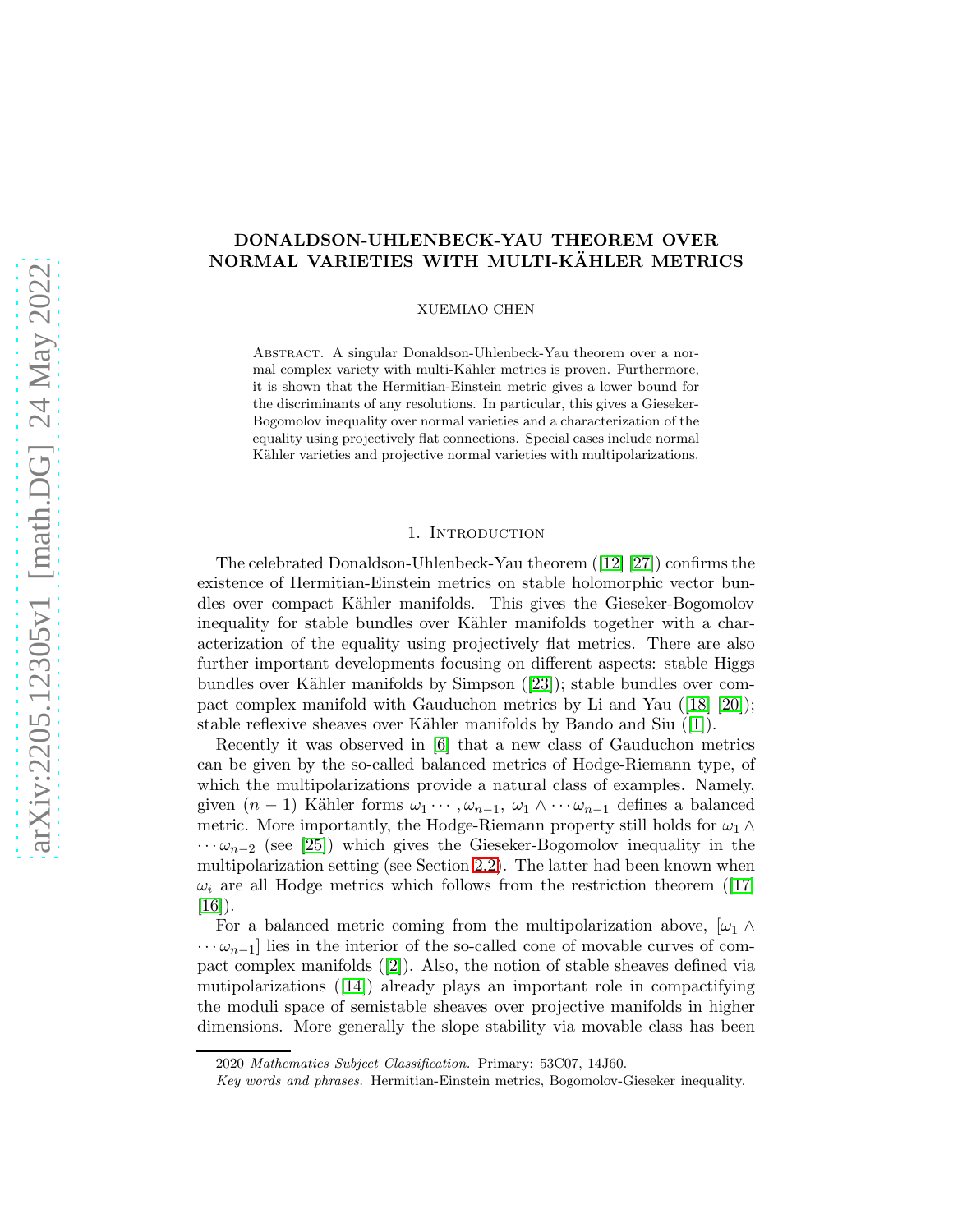defined and studied on normal varieties, and it is a very important and useful concept in birational geometry ([\[13\]](#page-16-8) [\[4\]](#page-16-9)).

We are led to ask the natural question about whether a version of Donaldson-Uhlenbeck-Yau theorem and Gieseker-Bogomolov inequality still exist in this situation. Suppose  $X$  is a normal variety of dimension n endowed with  $(n-1)$  Kähler forms  $\omega_1, \dots, \omega_{n-1}$  (see Section [2.1](#page-4-0) for definitions). Through the equation  $\omega^{n-1} = \omega_1 \wedge \cdots \omega_{n-1}$ , this defines a balanced metric  $\omega$ . A stable reflexive sheaf can be defined by passing to a particular resolution  $p: \hat{X} \to X$  so that  $\hat{\mathcal{E}} := (p^*\mathcal{E})^{**}$  is stable with respect to  $p^*\omega_1 \wedge \cdots p^*\omega_{n-1}$ . The stability is independent of the resolutions since everything is smooth in codimension one (see Section [2.3\)](#page-6-0).

**Theorem 1.1.** Suppose  $\mathcal{E}$  is a stable reflexive sheaf over a normal variety  $(X, \omega_1 \wedge \cdots \omega_{n-1})$ . Then there exists an admissible Hermitian-Einstein metric on  $\mathcal{E}$ . Furthermore, for any global section s of  $\mathcal{E}$ ,  $\log^+ |s|^2 \in W^{1,2} \cap L^{\infty}$ . In particular, such a metric is unique up to scaling.

As a direct corollary, this gives

<span id="page-1-0"></span>**Corollary 1.2.** Suppose  $\mathcal{E}_1, \mathcal{E}_2$  are stable reflexive sheaves over  $(X, \omega_1 \wedge$  $\cdots \omega_{n-1}$ ), then  $(\text{Sym}^k \mathcal{E}_1)^{**}, (\wedge^k \mathcal{E}_2)^{**}$  and  $(\mathcal{E}_1 \otimes \mathcal{E}_2)^{**}$  are all polystable.

The Hodge-Riemann property ensures that the Hermitian-Einstein metric H gives an analytic Gieseker-Bogomolov inequality. Unless the variety is smooth in codimension two, it is in general expected that it does not compute any corresponding algebraic quantities. However, for the algebraic side, fix any  $1 \leq i_1 < \cdots i_{n-2} \leq n-2$ , we can still define the discriminant as

$$
(2rc_2(\mathcal{E}) - (r-1)c_1(\mathcal{E})^2) \cdot [\omega_{i_1}] \cdots [\omega_{i_{n-2}}]
$$
  
=  $\inf_p (2rc_2(\mathcal{E}) - (r-1)c_1(\mathcal{E})^2) \cdot [p^*\omega_{i_1}] \cdots [p^*\omega_{i_{n-2}}]$ 

which is intrinsically associated to  $\mathcal{E}$ ; when X is smooth in codimension two, it can be computed by using any resolutions (see Section [2.3\)](#page-6-0). It turns out the Hermitian-Einstein metric does give a lower bound for the discriminant, thus a version of Gieseker-Bogomolov inequality over normal varieties without requiring the variety being smooth in codimension two.

**Corollary 1.3.** Suppose  $\mathcal E$  is a stable reflexive sheaf over  $(X, \omega_1 \wedge \cdots \omega_{n-1})$ and let H be the admissible Hermitian-Einstein metric as above. Then

$$
(2rc_2(\mathcal{E}) - (r-1)c_1(\mathcal{E})^2) \cdot [\omega_{i_1}] \cdots [\omega_{i_{n-2}}]
$$
  
\n
$$
\geq \int_X (2rc_2(H) - (r-1)c_1(H)^2) \wedge \omega_{i_1} \wedge \cdots \omega_{i_{n-2}}
$$

for any  $1 \leq i_1 < \cdots i_{n-2} \leq n-1$ . In particular,

$$
(2rc_2(\mathcal{E}) - (r-1)c_1(\mathcal{E})^2) \cdot [\omega_{i_1}] \cdots [\omega_{i_{n-2}}] \ge 0
$$

where the equality holds if and only if  $\mathcal E$  is projectively flat.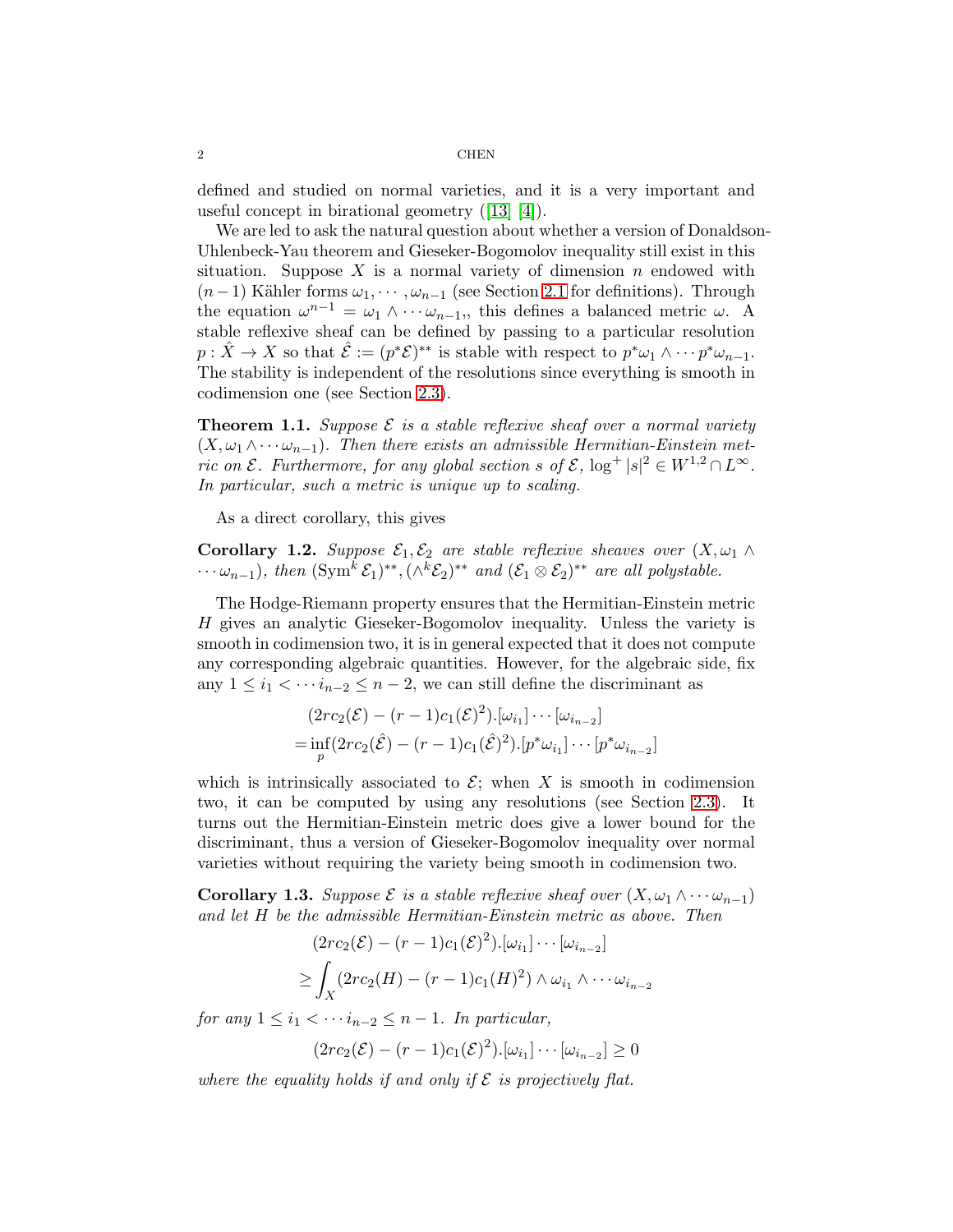Connections with recent work. In the Kähler variety case, i.e.  $\omega = \omega_1 =$  $\cdots \omega_{n-1}$ , there has been some recent progress on the singular Donaldson-Uhlenbeck-Yau theorem. In the projective case ([\[7\]](#page-16-10)), if  $\omega$  is the restriction of a Hodge metric from the ambient smooth variety, this has been proved by assuming the base is smooth in codimension two; a singular Donaldson-Uhlenbeck-Yau theorem has also been shown for stable sheaves over projective normal varieties which come from limits of stable sheaves over smooth projective varieties. Assuming a uniform Sobolev constant control for the resolution with perturbed Kähler metrics, the argument in [\[7\]](#page-16-10) can be used to prove slightly more general results for normal projective varieties and subvarieties of Kähler manifolds smooth in codimension two. However, the control of the Sobolev constants for the perturbed Kähler metrics does not seem to follow from any known results unlike the smooth case in [\[1\]](#page-16-2). On the other hand, to use the heat flow to prove the singular Donaldson-Uhlenbeck-Yau theorem, the control of the Sobolev constants is very crucial. It is also the goal of this paper to remove all those restrictions over singular base and prove it in a more general natural context. When the base is smooth in codimension two, the Gieseker-Bogomolov inequality is known in the case of projective normal varieties, or more generally K¨ahler normal varieties, and the equality has been characterized with various characteristic classes vanishing conditions ([\[29,](#page-17-4) [9,](#page-16-11) [15,](#page-16-12) [13\]](#page-16-8)).

Sketch of the proof. The strategy for the proof is pretty standard and has been used in [\[7\]](#page-16-10). It is done by passing to a resolution of singularities and studying the corresponding gauge theoretical limits, which goes back to [\[11,](#page-16-13) [27,](#page-17-0) [1\]](#page-16-2). The subtlety lies in how to take care of various technical difficulties in this process with new ideas. Start with any resolution  $p : \hat{X} \to$ X so that  $\hat{\mathcal{E}} := (p^*\mathcal{E})^{**}$  is locally free. Fix any Kähler metric  $\theta$  on  $\hat{X}$ . Then one can show  $\hat{\mathcal{E}}$  is stable with respect to  $(p^*\omega_1 + i^{-1}\theta) \wedge \cdots (p^*\omega_{n-1} + i^{-1}\theta)$ for any  $i \gg 1$ , which essentially follows from the boundedness results in [\[26\]](#page-17-5). Thus the Donaldson-Uhlenbeck-Yau theorem for multipolarizations ([\[6\]](#page-16-3)) gives a family of Hermitian-Einstein metrics  $H_i$  with respect to the perturbed metrics. Let  $\hat{E}$  be the underlying smooth bundle for  $\hat{\mathcal{E}}$ . By normalizing gauge, we get a sequence of Hermitian-Yang-Mills connections on E with a unitary metric H. By known gauge theoretical results  $([8])$  $([8])$  $([8])$ , after passing to a subsequence, up to gauge transforms,  $A_i$  converges to a limiting Hermitian-Yang-Mills connection  $A_{\infty}$  over  $X \setminus Z$  where Z is some codimension two subvariety of  $X$ . The proof is done in the following steps

- (1) there exists a nontrivial map  $\Phi : \mathcal{E}_{\infty} \to \mathcal{E}$ ; for any global section s of  $\mathcal{E}_{\infty}$ ,  $\log^+ |s|^2 \in W^{1,2} \cap L^{\infty}$ .
- (2) prove the statement for rank 1 case by showing  $\Phi$  is an isomorphism and  $A_{\infty}$  computes  $\mu(\mathcal{E})$ .
- (3) prove  $\Phi$  is an isomorphism for general rank.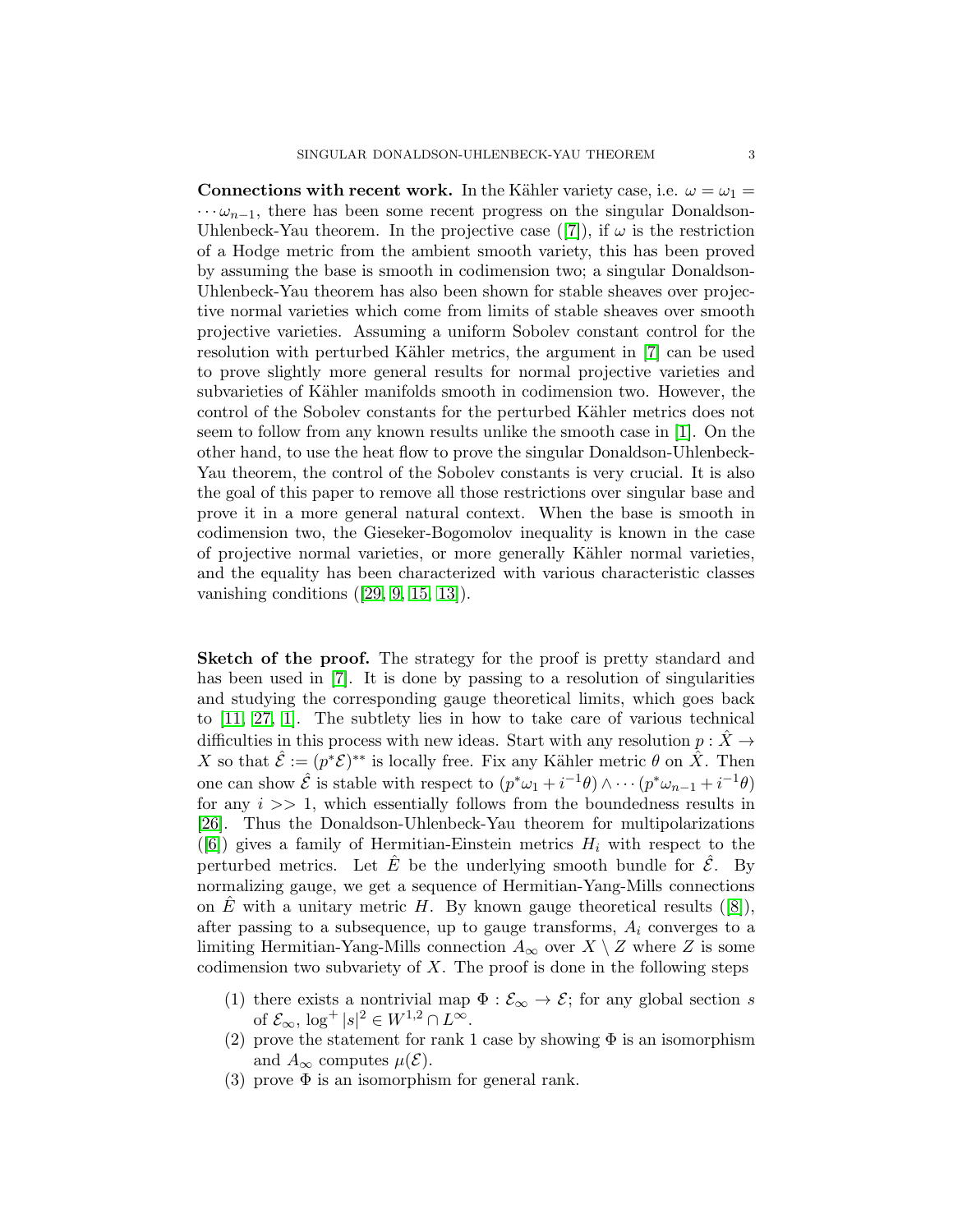For  $(1)$ , we crucially use the fact that the singular set Z has codimension at least 2. Fix a smooth metric  $H'$  on  $\mathcal E$ . The idea is to take limit of the sections given by the identity map id  $\in$  Hom $(\mathcal{E}, \mathcal{E})$ . We can take a precompact exhaustion  $X_{\epsilon}$  of  $X \setminus Z$  where  $X \setminus X^{\epsilon} \to Z$  as  $\epsilon \to 0$ . Normalize the identity map to have  $L^2$  norm equal to one over a fixed region  $X^{\epsilon}$  with respect to the metric  $H_i^* \otimes H'$  on  $\text{Hom}(\mathcal{E}, \mathcal{E})$  and the metric on X given by  $\omega_1 \wedge \cdots \omega_{n-1}$ . This gives us a sequence of holomorphic sections. By standard elliptic theory, passing to a subsequence, one can take a limit of this sequence. But the problem is that we are working with noncompact base, thus the limit might be trivial. However, by using the fact that  $Z$  has codimension two, we can prove a useful property: for any  $z \in X^{\frac{\epsilon}{2}}$ , there exists a holomorphic curve  $D \subset X^{reg}$  passing z and  $\partial D \subset X^{\epsilon}$ . This enables us to restrict our sections to D, and apply maximum principle to get control over  $X^{\frac{\epsilon}{2}}$ . In particular, we get a nontrivial limit over  $X^{\epsilon}$  which by induction implies the existence of a nontrivial limit over  $X^{reg}$ . For the regularity statement about sections s of  $\mathcal{E}_{\infty}$ , one can first show  $\log^+ |s|^2 \in W^{1,2}_{loc}$  by an adaption of Bando and Siu's argument ([\[1,](#page-16-2) Theorem 2]) using one dimensional slices instead of two dimensional slices. Then it follows from [\[19\]](#page-16-15) and [\[22\]](#page-17-6) that there exists a global Sobolev inequality for  $W^{1,2}(X^{reg})$  functions, thus one can apply Moser iteration to get the  $L^{\infty}$  bound (see Section [2.4\)](#page-7-0).

For (2), if we assume rank  $\mathcal{E} = 1$ , then the Remmert-Stein extension theorem implies  $\mathcal{E}_{\infty}$  can be extended to be a reflexive sheaf over X since we have a nontrivial map  $\Phi : \mathcal{E}_{\infty} \to \mathcal{E}$ . If we can show  $\mu(\mathcal{E}_{\infty}) = \mu(\mathcal{E})$ which will be a very crucial fact needed in  $(3)$  as well, the map has to be an isomorphism. This relies on a key observation that such a Chern-Weil formula still exists by using the fact that  $A_{\infty}$  comes from the limit of smooth ones on the resolutions and the fact that  $Z$  is a complex subvariety of codimension at least two.

For (3), by Siu's theorem ([\[24\]](#page-17-7)), one can show actually the saturation  $\mathcal G$ of the image of  $\Phi$  defines a coherent analytic subsheaf of  $\mathcal{E}$ . If rank  $\mathcal{G}$  < rank  $\mathcal{E}$ , then  $\mu(\mathcal{G}) < \mu(\mathcal{E})$  since  $\mathcal E$  is stable. By applying the Weizenböck formula to sections of  $\text{Hom}(\wedge^{\text{rank}\mathcal{G}}\mathcal{E}_{\infty}, \det \mathcal{G})$ , this will give a contradiction. Here we need the crucial fact that  $\det \mathcal{G}$  admits a Hermitian-Einstein metric which does compute the slope of det G by step (2). In particular,  $\Phi$  has full rank. Now by (2), we know  $\det(\mathcal{E}_{\infty}) \cong \det(\mathcal{E})$  which will force  $\Phi$  to be an isomorphism. The conclusion follows.

Now we discuss the Bogomolov-Gieseker inequality. We first deal with  $p$ :  $\hat{X} \to X$  so that  $\hat{\mathcal{E}} = (p^*\mathcal{E})^{**}$  is locally free. On the resolution, the quantities in the Bogomolov-Gieseker inequality can be directly computed by the perturbed Hermitian-Einstein metrics. Now the limit of this equation will give us what we need. This is due to the fact that by the Hodge-Riemann property for multipolarizations, the integrand given by the Hermitian-Einstein metrics on the resolution defines a sequence of Radon measures with uniformly bounded mass on  $\hat{X}$ , thus the inequality follows from Fatou's lemma.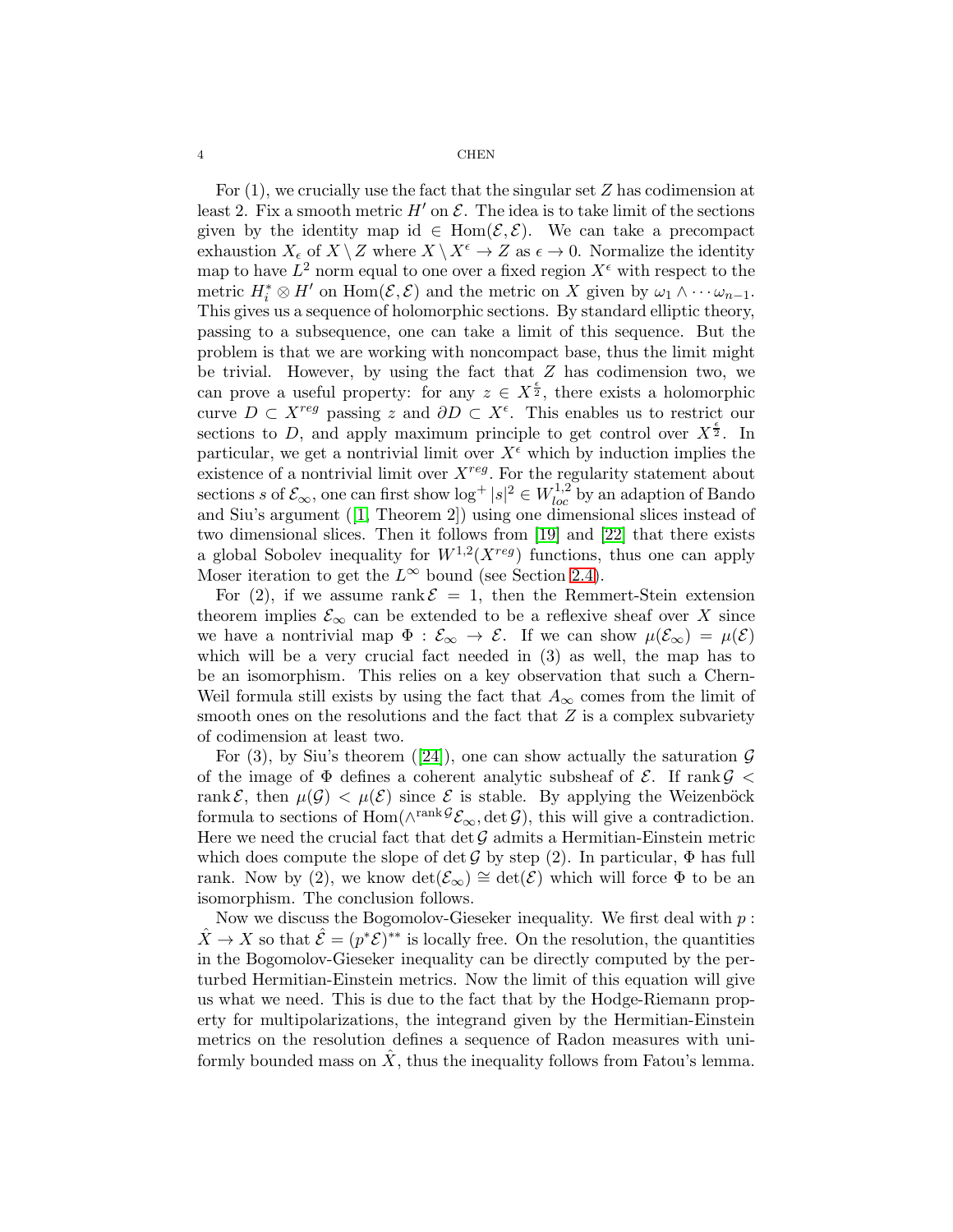For general resolutions  $p: \hat{X} \to X$ , this follows from the same argument by our main theorem applied to stable reflexive sheaves over  $\hat{X}$  and that the Chern-Weil formula still holds for such with admissible Hermitian-Einstein metrics.

Acknowledgment. The author would like to thank his postdoc mentor Richard Wentworth for his generosity, helpful discussions and constant encouragement.

### 2. Preliminary results

<span id="page-4-0"></span>2.1. Varieties with muti-Kähler metrics. In this section, we will recall the notion of Kähler metrics on normal varieties from [\[28\]](#page-17-8).

Let X be a normal variety. We will always write  $X = X<sup>s</sup> \cup X<sup>reg</sup>$  where  $X<sup>s</sup>$  denotes the singular part of X having codimension at least two;  $X<sup>reg</sup>$ denotes the smooth part of  $X$ . A local function  $f$  on  $X$  is called to be smooth if for any local embedding of X, i.e.  $X \cap U \to U \subset \mathbb{C}^N$ , it can be extended to be a smooth function. Now a local smooth strongly plurisubharmonic function on X means a smooth function which can be extended to be a smooth strongly plurisubharmonic function for some embedding.

**Definition 2.1** (Definition-Lemma). A Kähler metric  $\omega$  on X is defined by a cover  $\{(U_i, \rho_i)\}\)$ , where  $U_i \subset \mathbb{C}^N$  is open subset,  $\rho_i$  is a smooth strongly plurisubharmonic function on  $\overline{U_i}$ , i.e. in a neighborhood of  $\overline{U_i}$  in  $\mathbb{C}^N$ , and  $\omega|_{X^{reg} \cap U_i} = \sqrt{-1} \partial \overline{\partial} \rho_i|_{X^{reg} \cap U_i}$ . This gives a Cěch class  $[\omega] \in H^2(X, \mathbb{R}),$ which is usually referred as a Kähler class on  $X$ .

Now take any smooth resolution of  $p: \hat{X} \to X$ . As a consequence of the definition, we have the following properties for Kähler metrics on varieties.

- (1) For each *i*,  $p^*\omega_i$  defines a smooth de-Rham class in  $\hat{X}$  which follows from that we can pull back the smooth plurisubharmonic functions to define the pull-back of the corresponding Kähler class;
- (2)  $p^*[\omega_1] \wedge \cdots p^*[\omega_{n-1}]|_{p^{-1}(Z)} = 0$  if Z has codimension at least two;
- (3)  $p^*[\omega_{i_1}] \wedge \cdots p^*[\omega_{i_{n-2}}]|_{p^{-1}(Z)} = 0$  if Z has codimension at least three.

We need the following well-known fact, for which we include a short explanation

**Lemma 2.2.** Let  $Z \subset X$  be a subvariety containing  $X^s$ . Suppose  $a \in X$  $H^*(\hat{X}, \mathbb{R})$  with  $a|_{p^{-1}(Z)} = 0$ . Denote by  $[\Omega]$  the corresponding de-Rham class for a, then

$$
\Omega = \Omega^0 + d\Phi
$$

where  $\Omega^0$  is a smooth closed form with compact support in  $\hat{X} \setminus p^{-1}(Z)$ .

*Proof.* Indeed, choose an open neighborhood U of  $p^{-1}(Z)$  which deformation retracts onto  $p^{-1}(Z)$ , then  $H^*(U,\mathbb{R}) \cong H^*(p^{-1}(Z),\mathbb{R})$  through the restriction map, which can be seen by using the singular Cohomology. In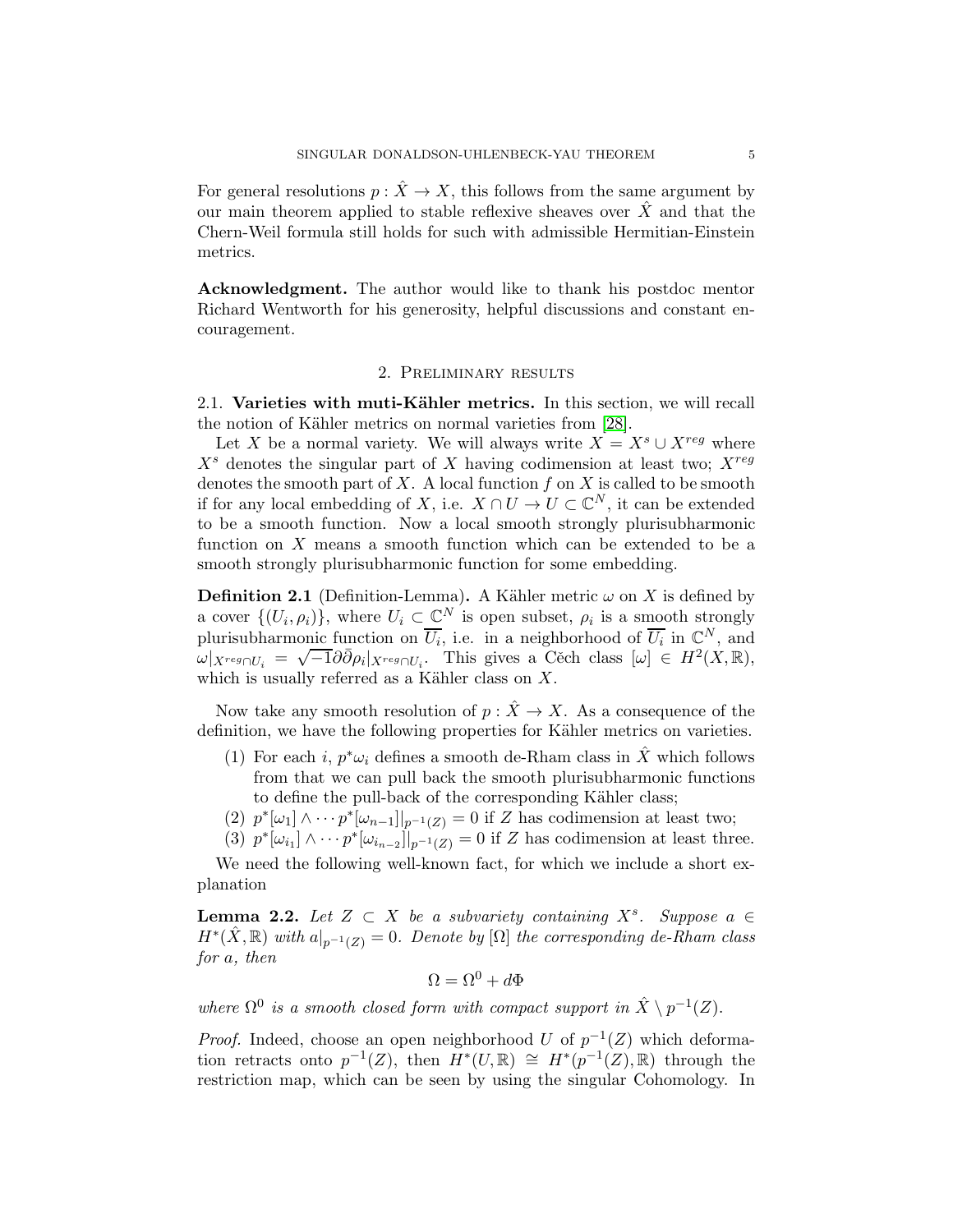particular, we know  $a|_U$  is also trivial, thus the corresponding de-Rham cohomology class  $[\Omega|_U]$  is also trivial, i.e.  $\Omega|_U = d\Phi'$  over U. Choose a cut-off function  $\rho$  which is 1 near  $p^{-1}(Z)$ . Then  $\Phi = \rho \Phi'$  does the job.

<span id="page-5-1"></span>Given this, if Z has codimension at least two, we can always write

(2.1) 
$$
p^*\omega_1 \wedge \cdots p^*\omega_{n-1} = \Omega_{n-1}^0 + d\Phi_{n-1}
$$

where  $\Omega_{n-1}^0$  is compact supported in  $\hat{X} \setminus p^{-1}(Z)$  and if Z has codimension at least three then

(2.2) 
$$
p^*\omega_{i_1} \wedge \cdots p^*\omega_{i_{n-2}} = \Omega_{n-2}^0 + d\Phi_{n-2}
$$

where  $\Omega_{n-2}^0$  is compact supported in  $\hat{X} \setminus p^{-1}(Z)$ . We will also need the following observation

**Proposition 2.3.** Given two Kähler metrics  $\omega_1, \omega_2$ , there exists a constant  $C > 0$  so that

<span id="page-5-2"></span>
$$
C^{-1}\omega_1 \leq \omega_2 \leq C\omega_1.
$$

*Proof.* It suffices to build such a bound near each point  $z \in X<sup>s</sup>$ . Cover X with open sets  $(U_i, \rho_i)$  where  $U_i \subset \mathbb{C}^N$  and  $\rho_i$  is a smooth strongly PSH function on  $\overline{U_i}$  and  $\omega_1 = i\partial\overline{\partial}\rho_i$ . Assume  $z \in U_i$  for some fixed i. By assumption, we can always extend the local defining function  $\rho'_i$  for  $\omega_2$  to be a smooth function  $U_i$ . Thus we know

$$
\sqrt{-1}\partial\bar{\partial}\rho'_i \leq C_i\sqrt{-1}\partial\bar{\partial}\rho_i.
$$

By compactness, we can cover  $X$  with finitely many such open sets and choose C to be the largest  $C_i$ . This gives  $\omega_2 \leq C \omega_1$ . The other inequality follows from symmetry where we might need to change  $C$  a little.  $\hfill \Box$ 

<span id="page-5-3"></span>**Corollary 2.4.** Given  $(n-1)$  Kähler metrics  $\omega_{i_1}, \cdots \omega_{i_{n-1}}$  on X, then for some constant  $C > 0$ 

$$
C^{-1}\omega_1^{n-1} \leq \omega_1 \wedge \cdots \omega_{n-1} \leq C\omega_1^{n-1}.
$$

<span id="page-5-0"></span>2.2. Donaldson-Uhlenbeck-Yau theorem for balanced metrics of Hodge-Riemann type. In this section, we recall some results from [\[6\]](#page-16-3). Let  $\mathcal F$  be a holomorphic vector bundle over a smooth compact complex manifold Y with  $n-1$  Kähler forms  $\omega_1, \dots, \omega_{n-1}$ . Then by [\[25\]](#page-17-3), we know  $\omega_1, \dots, \omega_{n-1}$  define a balanced metric  $\omega$  through the following

$$
\omega^{n-1} = \omega_1 \wedge \cdots \omega_{n-1}
$$

i.e.  $\omega$  is a Hermitian metric with  $d\omega^{n-1} = 0$ . The Donaldson-Uhlenbeck-Yau theorem over complex manifolds with Gauduchon metrics gives ([\[18\]](#page-16-1))

<span id="page-5-4"></span>**Theorem 2.5.** Suppose F is stable over  $(X, \omega_1 \wedge \cdots \omega_{n-1})$ . There exists a Hermitian-Einstein metric H on F, i.e.

$$
\sqrt{-1}\Lambda_{\omega}F_H=\lambda\operatorname{id}
$$

where  $F_H$  is the Chern curvature of the metric H.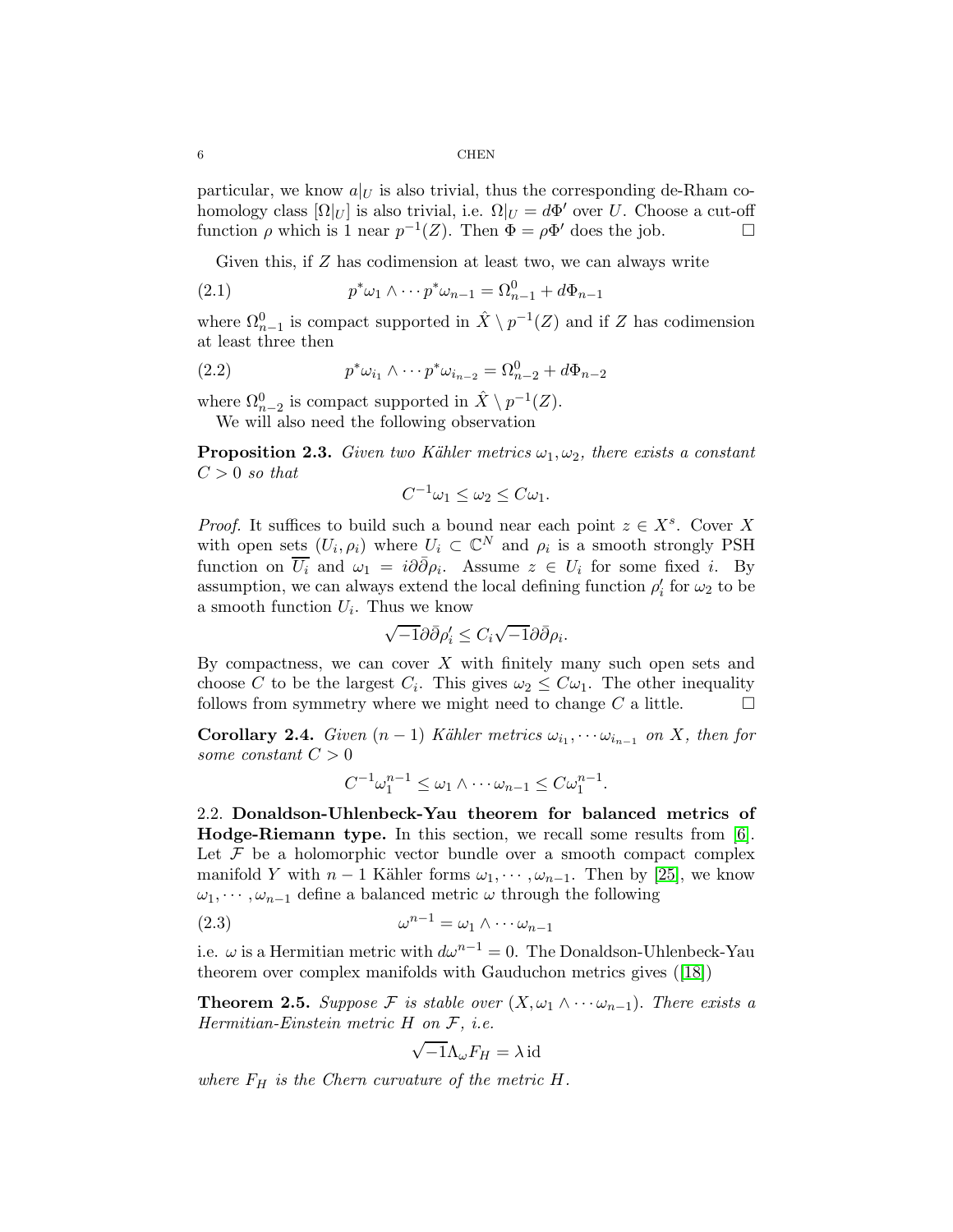The Hermitian-Einstein equation implies

$$
\left(\frac{\sqrt{-1}}{2\pi}F_H - \frac{1}{r}\operatorname{tr}\left(\frac{\sqrt{-1}}{2\pi}F_H\right)\operatorname{id}\right) \wedge \omega_1 \wedge \cdots \omega_{n-1} = 0
$$

where  $r = \text{rank}(\mathcal{F})$ . By Timorin's results which generalize the classical Hodge-Riemann property for one Kähler form to multiple Kähler forms (see [\[25\]](#page-17-3)), we know for any  $1 \leq i_1 < \cdots i_{n-2} \leq n-1$  the following holds pointwisely

(2.4)

<span id="page-6-1"></span>
$$
-tr((\frac{\sqrt{-1}}{2\pi}F_H - \frac{1}{r}tr(\frac{\sqrt{-1}}{2\pi}F_H)id)\wedge (\frac{\sqrt{-1}}{2\pi}F_H - \frac{1}{r}tr(\frac{\sqrt{-1}}{2\pi}F_H)id))\wedge \omega_{i_1}\wedge \cdots \omega_{i_{n-2}} \ge 0,
$$
  
where the equality holds if and only if

$$
\frac{\sqrt{-1}}{2\pi}F_H = \frac{1}{r}\operatorname{tr}(\frac{\sqrt{-1}}{2\pi}F_H)\operatorname{id}.
$$

As a corollary, this generalizes the classical Gieseker-Bogomolov inequality to the multi-polarization setting

**Corollary 2.6** (Gieseker-Bogomolov inequality). Suppose  $\mathcal F$  is stable over  $(X, \omega_1 \wedge \cdots \omega_{n-1})$ . Then for any  $1 \leq i_1 < \cdots i_{n-2} \leq n-1$ 

$$
(2rc_2(\mathcal{F}) - (r-1)c_1(\mathcal{F}))^2).[\omega_{i_1}] \cdots [\omega_{i_{n-2}}] \ge 0
$$

<span id="page-6-0"></span>where the equality holds if and only if  $\mathcal F$  is projectively flat.

2.3. Stability and admissible Hermitian-Einstein metric. In this section, we will recall known definitions regarding stable reflexive sheaves in the case of normal Kähler varieties.

We fix  $(X, \omega_1, \dots, \omega_{n-1})$  to be a normal Kähler variety with  $n-1$  Kähler metrics. Denote  $\omega$  to be the balanced metric defined by

$$
\omega^{n-1} = \omega_1 \wedge \cdots \omega_{n-1}.
$$

Let  $\mathcal E$  be a reflexive sheaf over X. We will recall the notion of Chern classes we want to deal with. We fix  $p : \hat{X} \to X$  to be any resolution and denote

$$
\hat{\mathcal{E}} := (p^* \mathcal{E})^{**}.
$$

Then the Chern numbers we need can be defined as

(2.5) 
$$
\deg(\mathcal{E}) = c_1(\hat{\mathcal{E}}) p^*[\omega_1] \cdots p^*[\omega_{n-1}]
$$

and for any  $1 \leq i_1 < \cdots i_{n-2} \leq n-1$ , the discriminant is defined as

(2.6) 
$$
(2rc_2(\mathcal{E}) - (r-1)c_1(\mathcal{E})^2)[\omega_{i_1}] \cdots [\omega_{i_{n-2}}]
$$

$$
= \inf_p (2rc_2(\hat{\mathcal{E}}) - (r-1)c_1(\hat{\mathcal{E}})^2)p^*[\omega_{i_1}] \cdots p^*[\omega_{i_{n-2}}]
$$

Define the slope of  $\mathcal E$  as

(2.7) 
$$
\mu(\mathcal{E}) := \frac{\deg \mathcal{E}}{\text{rank } \mathcal{E}}
$$

Given a connection  $A$  on  $\mathcal E$  defined away from the singular set, if everything is smooth, then the Chern numbers above can be computed using

.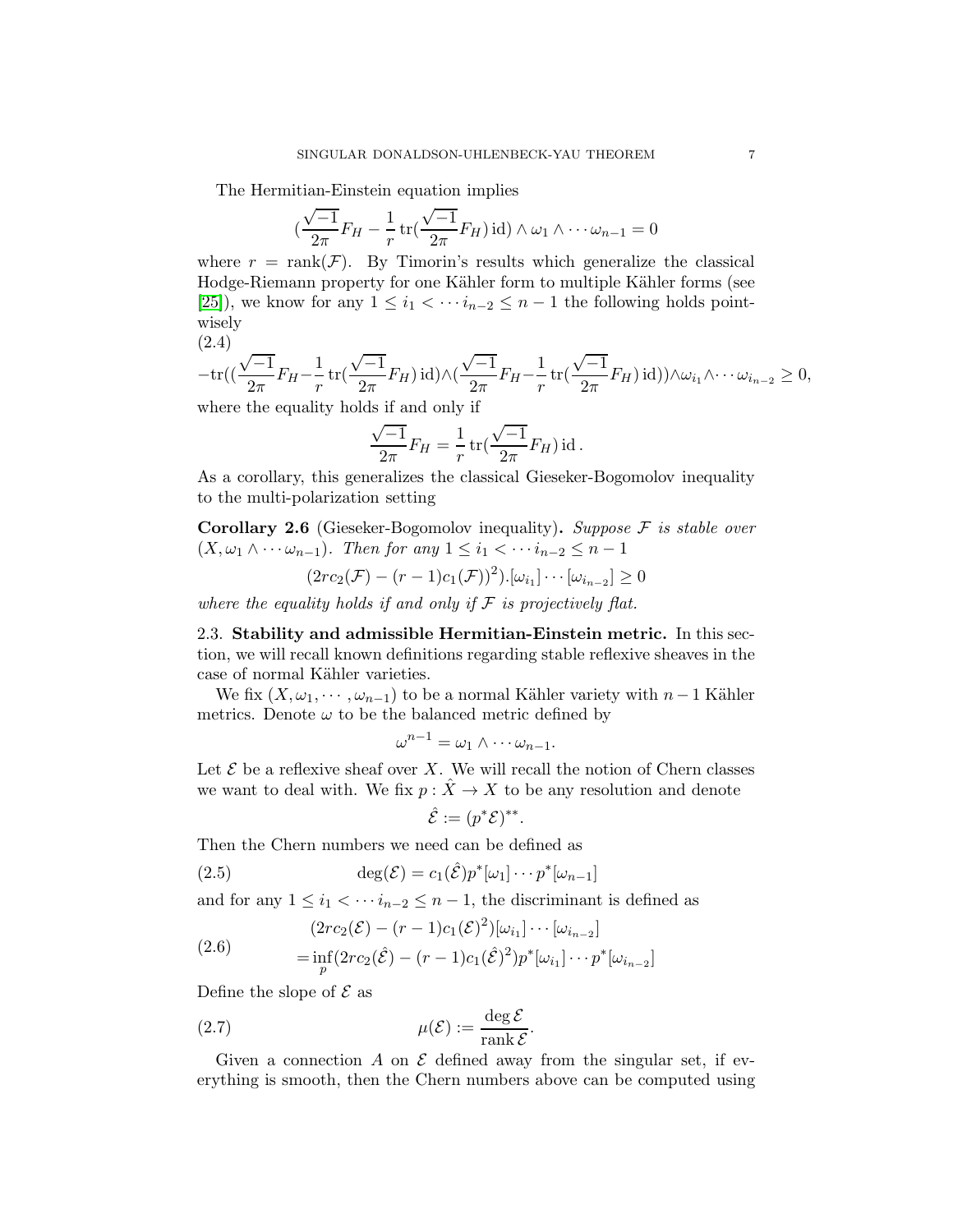Chern-Weil theory. In the following, we will still denote  $c_i(A)$  as the forms corresponding to  $c_i(\mathcal{E})$ , and  $c_i(H)$  for if A is the Chern connection given by H.

As a direct corollary of Equation [\(2.1\)](#page-5-1) and [\(2.2\)](#page-5-2), we have

**Proposition 2.7.** deg( $\mathcal{E}$ ) is independent of the choice of the resolutions p; if  $X$  is smooth in codimension two, the discriminants are independent of the resolutions.

In particular, the following slope stability is well-defined

**Definition 2.8.**  $\mathcal{E}$  is called slope stable (resp. semistable) if for any  $\mathcal{F} \subset \mathcal{E}$ ,  $\mu(\mathcal{F}) < \mu(\mathcal{E})$  (resp.  $\mu(\mathcal{F}) \leq \mu(\mathcal{E})$ ).  $\mathcal{E}$  is called polystable if it is a direct sum of stable ones.

The following fact will be used in later sections which we include a proof for completeness

<span id="page-7-1"></span>**Lemma 2.9.** Suppose  $\mathcal{E}_1$  and  $\mathcal{E}_2$  are two stable reflexive sheaves with the same slope. Then any nontrivial map between  $\mathcal{E}_1$  and  $\mathcal{E}_2$  is an isomorphism. In particular, a stable reflexive sheaf is simple.

*Proof.* Suppose  $\phi$  is such a map. By stability, we must have Ker  $\phi = 0$ , thus  $\phi$  is injective. Then we have

$$
0 \to \det(\mathcal{E}_1) \xrightarrow{\det \phi} \det(\mathcal{E}_2) \to \tau_D \to 0
$$

for some  $\tau_D$  which is a torsion sheaf supported on a subvariety  $D \subset X$ . By definition, we have

$$
\deg(\mathcal{E}_2) - \deg(\mathcal{E}_1) = c_1(\tau_D) . [\omega_1] \cdots [\omega_{n-1}].
$$

Now any pure codimension one component of  $D$  will contribute strictly positively to the equality above and give a contradiction, thus  $\text{codim}_{\mathbb{C}}D \geq 2$ .<br>The conclusion follows. The conclusion follows.

<span id="page-7-0"></span>2.4. Admissible Hermitian-Einstein metrics and regularity results. Following [\[1\]](#page-16-2), we use the following notion of admissible Hermitian-Einstein metric

Definition 2.10. An admissible Hermitian-Einstein metric is defined as a smooth Hermitian metric H on a holomorphic bundle F over  $X \setminus Z$  where Z is some codimension two subvariety of X with  $X_s \subset Z$ , and the metric H satisfies the following

•  $\int_{X \setminus Z} |F_H|^2 < \infty;$ 

•  $\sqrt{-1}\Lambda_{\omega}F_H = \lambda$  id where  $\lambda$  is usually referred as the Einstein constant where  $F_H$  denotes the curvature. The associated Chern connection A is usually referred as an (admissible) Hermitian-Yang-Mills connection.

Now an adaption of the slicing argument in [\[1\]](#page-16-2) using one dimensional slices instead of two dimensional slices gives the following regularity result. We include the proof for completeness here.

$$
8 \\
$$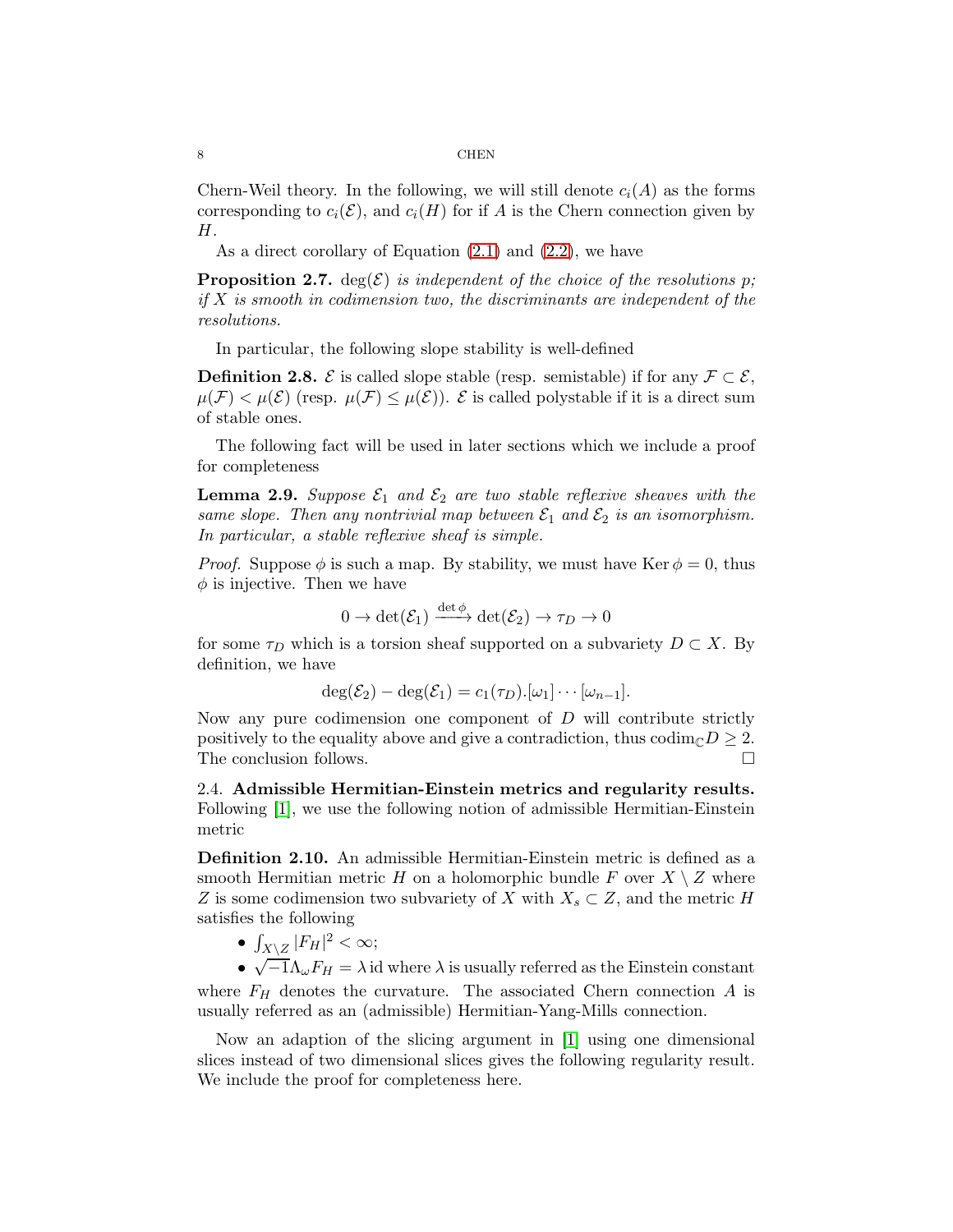**Proposition 2.11.** For any local section s of F,  $log^+ |s|^2 \in W_{loc}^{1,2}$ .

*Proof.* We will use  $Q_1 \leq (\geq)Q_2$  to denote  $Q_1 \leq (\geq)CQ_2$  for some constant C. By Corollary [2.4,](#page-5-3) we can assume the metric is induced from the flat metric on  $\mathbb{C}^N$ . The statement is local. Fix  $z \in X^s$ . We can assume  $z \in \mathbb{C}$  $X \subset U \subset \mathbb{C}^N$  with  $\omega$  being the restriction of the standard flat metric. By shrinking U, we can assume  $U = B^l \times B^{l'}$  and  $z = 0$ 

$$
p:X\cap U\to B^{l'}
$$

and for generic  $t \in B^{l'} \cap p(X \cap U)$ ,  $p^{-1}(t)$  is a smooth curve while  $p^{-1}(0)$  is a smooth curve with a point singularity at the origin. Let  $u_t = \log^+ |s|^2|_{p^{-1}(t)}$ . We have

$$
\Delta_t u_t \gtrsim -|F_H|.
$$

Let  $\chi$  be a cut-off function on  $B^{l'}$  supported near 0. Then by doing integration by parts and applying Cauchy-Schwartz inequality, we have

$$
\int_{p^{-1}(t)} |\nabla^t(\chi u_t)|^2 \lesssim \delta \int_{p^{-1}(t)} (\chi u_t)^2 + \delta^{-1} \int_{p^{-1}(t)} \chi^2 |F_H|^2 + \int_{p^{-1}(t)} |\nabla^t \chi|^2 u_t^2.
$$

for any fixed  $0 < \delta < 1$ . With the induced metric on  $p^{-1}(t)$ , by [\[22,](#page-17-6) Theorem 18.6, there exists a Poncaré inequality for  $p^{-1}(t)$  and the Sobolev constant is independent of t since  $p^{-1}(t)$  is a minimal submanifold of U. So we have

$$
\int_{p^{-1}(t)} |\nabla^t(\chi u_t)|^2 \lesssim \delta^{-1} \int_{p^{-1}(t)} \chi^2 |F_H|^2 + \int_{p^{-1}(t)} |\nabla^t \chi|^2 u_t^2
$$

which further implies

$$
\int_{p^{-1}(K)} |\nabla'(\chi u_t)|^2 \lesssim \delta^{-1} \int_{p^{-1}(K)} \chi^2 |F_H|^2 + \int_{p^{-1}(K)} |\nabla' \chi|^2 u_t^2
$$

for some compact set  $0 \in K \subset p(X \cap U)$ . Here  $\nabla'$  denotes the derivative in the fiber direction. Now choose  $(n-1)$  more such projections and add them together. This gives the bound we need. together. This gives the bound we need.

<span id="page-8-0"></span>**Corollary 2.12.** For any global section s of F,  $log^+ |s|^2 \in L^{\infty}$ .

*Proof.* By [\[22\]](#page-17-6), we know X admits a Sobolev inequality for compact supported functions over  $X^{reg}$  if X is endowed with a fixed Kähler metric i.e.

$$
||f||_{L^{\frac{2n}{n-2}}} \leq C(||f||_{L^2(X)} + ||\nabla f||_{L^2(X)})
$$

for any  $f \in C_c^1(X^{reg})$ . More precisely, locally we can assume the Kähler metric is induced from the flat metric on  $\mathbb{C}^N$ . In particular, X is locally a minimal submanifold of  $X$ , thus by [\[22,](#page-17-6) Theorem 18.6], there exists a Sobolev inequality for X. Now the approximation result in [\[19,](#page-16-15) Section 4] implies a Sobolev inequality for functions in  $W^{1,2}(X^{reg})$ . Note as pointed out in [\[19\]](#page-16-15), this does not require the the variety to be projective. By Corollary [2.4,](#page-5-3) we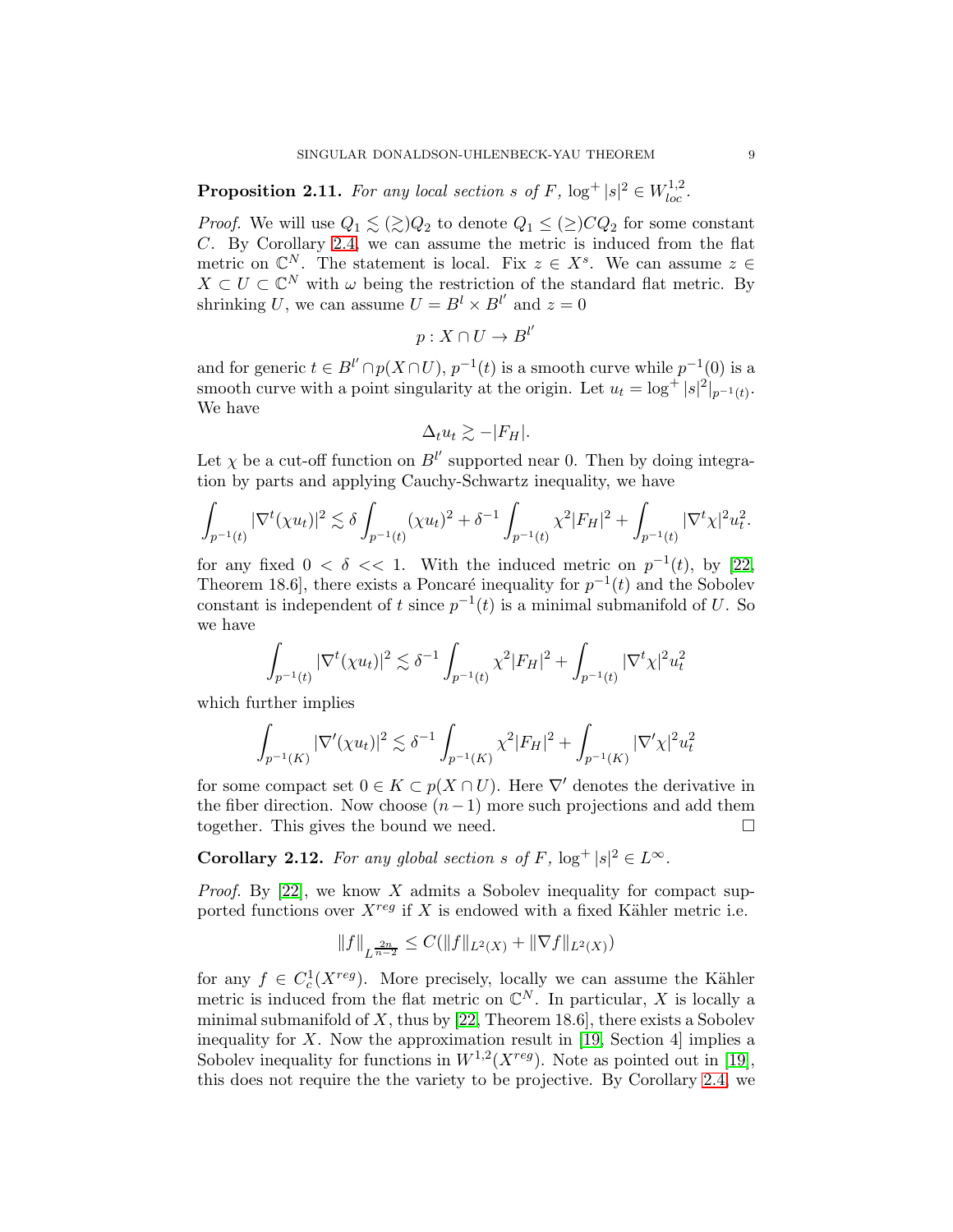also have a Sobolev inequality for  $(X, \omega_1 \wedge \cdots \omega_{n-1})$ . Given this, we can apply the Moser iteration to  $\log^+ |s|^2$  which satisfies

$$
\Delta \log^+ |s|^2 \ge \lambda_\infty
$$

where  $\lambda_{\infty}$  is the Einstein constant of  $A_{\infty}$ , thus  $\log^+ |s|^2 \in L^{\infty}$ . This concludes the proof.  $\Box$ 

<span id="page-9-0"></span>Corollary 2.13. The admissible Hermitian-Yang-Mills connection on F is unique if it exists. Furthermore, if  $\mathcal F$  can be extended to be a stable reflexive sheaf over  $X$ , the Hermitian-Einstein metric is unique up to scaling.

*Proof.* Otherwise, suppose we have two such metrics  $H_1$  and  $H_2$  with Einstein constants  $\lambda_1 \geq \lambda_2$ . Consider the identity map id  $\in$  Hom $(F, F)$  with the endowed metric  $H_1^* \otimes H_2$ . Then straightforward computation shows

$$
\Delta |\operatorname{id}|^2 = 2|\nabla \operatorname{id}|^2 - (\lambda_2 - \lambda_1)|\operatorname{id}|^2.
$$

Since id  $\in L^{\infty}$  by Corollary [2.12,](#page-8-0) we can do integration by parts to conclude  $\nabla$  id = 0, i.e. id is parallel and  $\lambda_2 = \lambda_1$ . The uniqueness follows. If F comes from a stable reflexive sheaf over X, write  $H_1(.,.) = H_2(g,.)$  where g is Hermitian with respect to  $H_2$ . The fact that id is parallel implies g is holomorphic, thus a multiple of the identity map by Lemma [2.9.](#page-7-1)  $\Box$ 

2.5. Hermitian-Einstein metrics using perturbations. The following has been observed in the Kähler case (see [\[9\]](#page-16-11) [\[29\]](#page-17-4)) by using the boundedness result in [\[26\]](#page-17-5). Similar argument also works in our setting. Take a resolution  $p: \hat{X} \to X$  and let  $\hat{\mathcal{E}} := (p^*\mathcal{E})^{**}$ .

**Proposition 2.14.** Suppose  $\mathcal E$  is a stable reflexive sheaf over  $(X, \omega_1 \wedge \cdots \omega_{n-1})$ , then  $\hat{\mathcal{E}}$  is stable over  $(\hat{X}, (p^*\omega_1+i^{-1}\theta) \wedge \cdots (p^*\omega_{n-1}+i^{-1}\theta))$  for  $i >> 1$ .

Proof. By passing to a further resolution ([\[21,](#page-17-9) Theorem 3.5]), it suffices to prove it when  $\hat{\mathcal{E}}$  is locally free. By definition,  $\hat{\mathcal{E}}$  is stable with respect to  $p^*\omega_1 \wedge \cdots p^*\omega_{n-1}$ . Otherwise, the push-forward of the destabilizing subsheaf will destabilize  $\mathcal E$  as well. Now we argue by contradiction for the main statement. By passing to a subsequence, we have a sequence of quotient maps  $q_i: \hat{\mathcal{E}} \to \mathcal{F}_i$  and  $\mu_i(\mathcal{F}_i) \leq \mu_i(\hat{\mathcal{E}})$  where  $\mu_i$  denotes the slope of a sheaf with respect to the metric  $(p^*\omega_1+i^{-1}\theta)\wedge \cdots (p^*\omega_{n-1}+i^{-1}\theta)$ . By choosing a metric on  $\hat{\mathcal{E}}$ , an easy computation shows

$$
c_1(\mathcal{F}_i)[\theta]^l[p^*\omega_{k_1}]\cdots[p^*\omega_{k_{n-l-1}}]\geq C
$$

for some C independent of  $l, k_1, \cdots k_{l-1}$ . In particular, this implies

$$
\mu(\mathcal{F}_i) + O(\frac{1}{i}) \leq \mu_i(\hat{\mathcal{E}}).
$$

By the boundedness result in [\[26,](#page-17-5) Corollary 6.3] applied to the degree defined by  $\omega_1 \wedge \cdots \omega_{n-1}$ , we can assume  $p_* q_i : \mathcal{E} \to \text{Im}(p_* q_i)$  lies in the same component of the corresponding Douady space and has a limit over  $X$ . Thus we get a quotient map  $q_{\infty}: \mathcal{E} \to \mathcal{F}_{\infty}$  where  $\mu(\mathcal{F}_{\infty}) \leq \mu(\mathcal{E})$ . This contradicts the stability of  $\mathcal{E}$ . the stability of  $\mathcal{E}$ .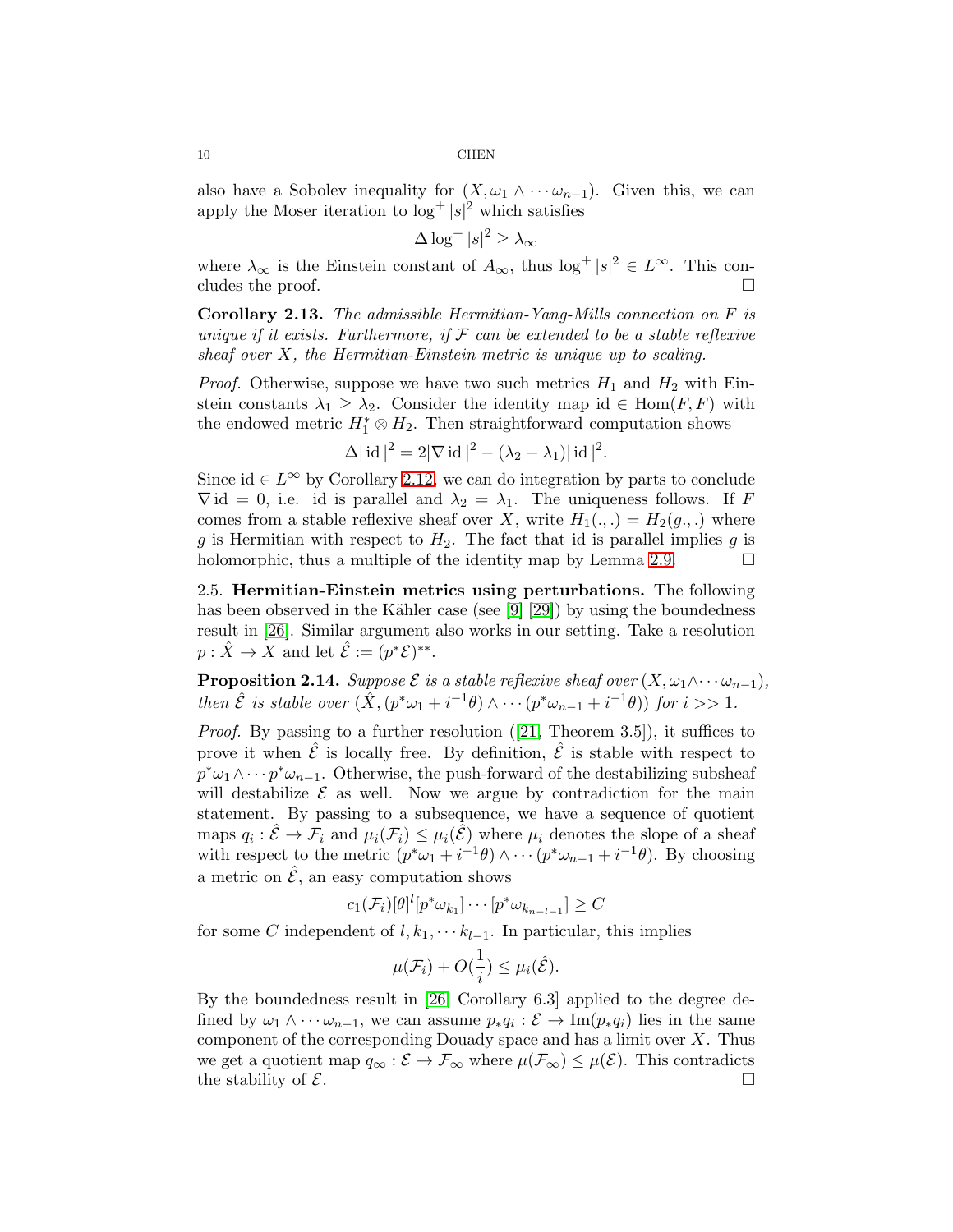Now we will fix a resolution  $p : \hat{X} \to X$  so that  $\hat{\mathcal{E}} := (p^*\mathcal{E})^{**}$  is locally free. From the above, for any  $i \gg 1$ , by the Donaldson-Uhlenbeck-Yau theorem for multipolarizations (see Theorem [2.5\)](#page-5-4), there exists a Hermitian-Einstein metric  $H_i$  on  $\hat{\mathcal{E}}$  over  $(\hat{X}, (p^*\omega_1+i^{-1}\theta) \wedge \cdots (p^*\omega_{n-1}+i^{-1}\theta))$ . In particular, (2.8)

$$
(\sqrt{-1}F_{H_i} - \frac{\text{tr}(\sqrt{-1}F_{H_i})}{\text{rank }\mathcal{E}}\,\text{id}) \wedge (p^*\omega_1 + i^{-1}\theta) \wedge \cdots (p^*\omega_{n-1} + i^{-1}\theta) = 0
$$

i.e.

$$
\sqrt{-1}F_{H_i} - \frac{\text{tr}(\sqrt{-1}F_{H_i})}{\text{rank }\mathcal{E}}\,\text{id}
$$

is primitive with respect to  $(p^*\omega_{k_1} + i^{-1}\theta) \wedge \cdots (p^*\omega_{k_{n-2}} + i^{-1}\theta)$  for any  $1 \leq k_1 < \cdots k_{n-2} \leq n-1$ . Now the Hodge-Riemann property applied to  $(p^*\omega_{i_1}+i^{-1}\theta)\wedge\cdots(p^*\omega_{i_{n-2}}+i^{-1}\theta)$  (see Equation [\(2.4\)](#page-6-1)) implies the following Gieseker-Bogomolov inequality

$$
(2.9) \quad \int_{\hat{X}} (2rc_2(A_i) - (r-1)c_1^2(A_i)) \wedge (p^*\omega_{i_1} + i^{-1}\theta) \wedge \cdots (p^*\omega_{i_{n-2}} + i^{-1}\theta) \ge 0
$$

where the inequality holds if and only if  $A_i$  is projectively flat.

Let  $\hat{E}$  be the underlying smooth bundle of  $\hat{\mathcal{E}}$ . By doing complex transforms ([\[27,](#page-17-0) Section 5]), we have a sequence of Hermitian-Yang-Mills connections  $A_i$  on a fixed unitary bundle  $(E, H)$ . Then we can take a Uhlenbeck limit using gauge theory (see [\[8\]](#page-16-14)). Namely, by passing to a subsequence, up to gauge transforms, we can assume  $A_i$  converges locally smoothly to a limiting connection  $A_{\infty}$  defined on  $E|_{X\setminus\Sigma}$  where  $\Sigma$  is the so-called bubbling set defined as

(2.10) 
$$
\Sigma = \{ z \in X^{reg} : \lim_{r \to 0^+} \liminf_{i \to \infty} r^{4-2n} \int_{B_r(z)} |F_{A_i}|^2 dvol_i > 0 \}.
$$

As [\[7,](#page-16-10) Lemma 2.15], we have

**Lemma 2.15.**  $\Sigma$  can be extended to be a subvariety of X of codimension at least two.

We need the following key observation

<span id="page-10-0"></span>**Proposition 2.16.** Assume  $\mathcal{E}_{\infty}$  can be extended to be a reflexive sheaf over X. Then  $\mu(\mathcal{E}_{\infty}) = \mu(\mathcal{E})$ . In particular, the admissible Hermitian-Einstein metric computes the slope of  $\mathcal{E}_{\infty}$ .

*Proof.* Denote  $\hat{\mathcal{E}}_{\infty} = (p^* \mathcal{E}_{\infty})^{**}$ . Write  $p^* (\omega_1 \wedge \cdots \omega_{n-1}) = \Omega_{n-1}^0 + d\Phi_{n-1}$ where  $\Omega_{n-1}^0$  is compact supported in  $\hat{X} \setminus p^{-1}(X^s \cup \Sigma)$  which is possible because  $X^s \cup \Sigma$  is a subvariety of codimension at least two (see Equation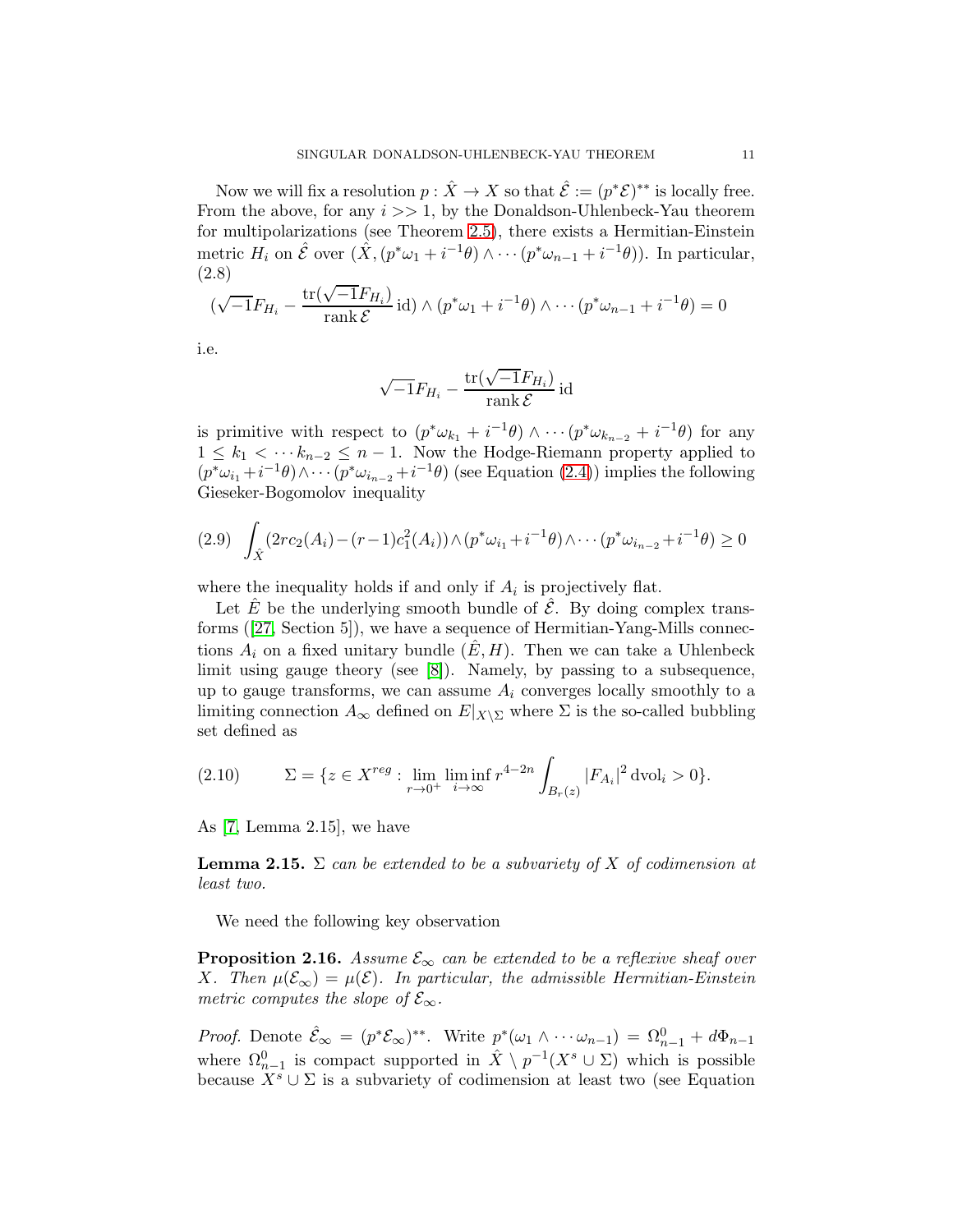[2.1\)](#page-5-1). We have

$$
\mu(\mathcal{E}_{\infty}) = \frac{\int_{\hat{X}} c_1(\hat{\mathcal{E}}_{\infty}) \wedge p^*(\omega_1 \wedge \cdots \omega_{n-1})}{\operatorname{rank} \hat{\mathcal{E}}_{\infty}}
$$
\n
$$
= \frac{\int_{\hat{X}} c_1(\hat{\mathcal{E}}_{\infty}) \wedge (\Omega_{n-1}^0 + d\Phi_{n-1})}{\operatorname{rank} \hat{\mathcal{E}}_{\infty}}
$$
\n
$$
= \frac{\int_{\hat{X}} c_1(\hat{\mathcal{E}}_{\infty}) \wedge \Omega_{n-1}^0}{\operatorname{rank} \hat{\mathcal{E}}_{\infty}}
$$
\n
$$
= \frac{\int_{\hat{X}} c_1(A_{\infty}) \wedge \Omega_{n-1}^0}{\operatorname{rank} \hat{\mathcal{E}}_{\infty}}
$$
\n
$$
= \lim_{i} \frac{\int_{\hat{X}} c_1(A_i) \wedge \Omega_{n-1}^0}{\operatorname{rank} \hat{\mathcal{E}}_{\infty}}
$$
\n
$$
= \lim_{i} \frac{\int_{\hat{X}} c_1(A_i) \wedge p^*(\omega_1 \wedge \cdots \omega_{n-1})}{\operatorname{rank} \hat{\mathcal{E}}_{\infty}}
$$
\n
$$
= \lim_{i} \frac{\int_{\hat{X}} c_1(A_i) \wedge (p^*(\omega_1) + i^{-1}\theta) \wedge \cdots (p^*(\omega_{n-1}) + i^{-1}\theta)}{\operatorname{rank} \hat{\mathcal{E}}_{\infty}}
$$
\n
$$
= \lim_{i} \mu_i(\hat{\mathcal{E}})
$$

Combined with that the Einstein constant of  $A_i$  converges to the Einstein constant of  $A_{\infty}$ , we know the admissible Hermitian-Einstein metric computes the slope of  $\mathcal{E}_{\infty}$ .

2.6. Nontrivial limits of holomorphic sections away from the singular set. In this section, we will prove a technical result needed later. By Corollary [2.4,](#page-5-3) we can assume  $X$  is endowed with a Kähler metric.

The convergence of the Hermitian-Yang-Mills connections in the previous sections can be now described by saying we have a sequence of connections, up to gauge transforms, converging locally smoothly over  $X \setminus Z$  where  $Z =$  $X<sup>s</sup> \cup \Sigma$  is a codimension at least two subvariety of X endowed with a fixed Kähler metric. Here we fix the original metric on X given by  $\omega_1 \wedge \cdots \omega_{n-1}$ to look at the convergence. Namely,  $A_i$  is a sequence of unitary connections on a unitary bundle  $(\mathcal{E}, H)$  satisfying

- $F_{A_i}^{0,2}$  $A_i^{0,2}=0;$
- up to gauge transforms,  $A_i$  converges to  $A_{\infty}$  locally smoothly over  $X \setminus Z$ .

For any  $\epsilon > 0$ , define  $Z^{\epsilon}$  to be a closed  $\epsilon$ -neighborhood of Z in X. Furthermore,  $Z^{\epsilon} \subset \text{Interior}(Z^{\epsilon'})$  if  $\epsilon < \epsilon'$  and  $Z^{\epsilon}$  converges to Z as  $\epsilon \to 0$ . Suppose we have a sequence of holomorphic sections  $\{s_i \in H^0(X \setminus Z, \mathcal{E}_i)\}\$ with  $||s_i||_{L^2(X_{\epsilon})} = 1$  where  $X_{\epsilon} = X \setminus Z^{\epsilon}$ . Standard elliptic theory for holomorphic sections guarantees the existence of a limit over  $X^{\epsilon}$ . The goal is to show the limit is actually nontrivial. See also [\[3,](#page-16-16) [10,](#page-16-17) [5\]](#page-16-18) for dealing with similar problems in different settings.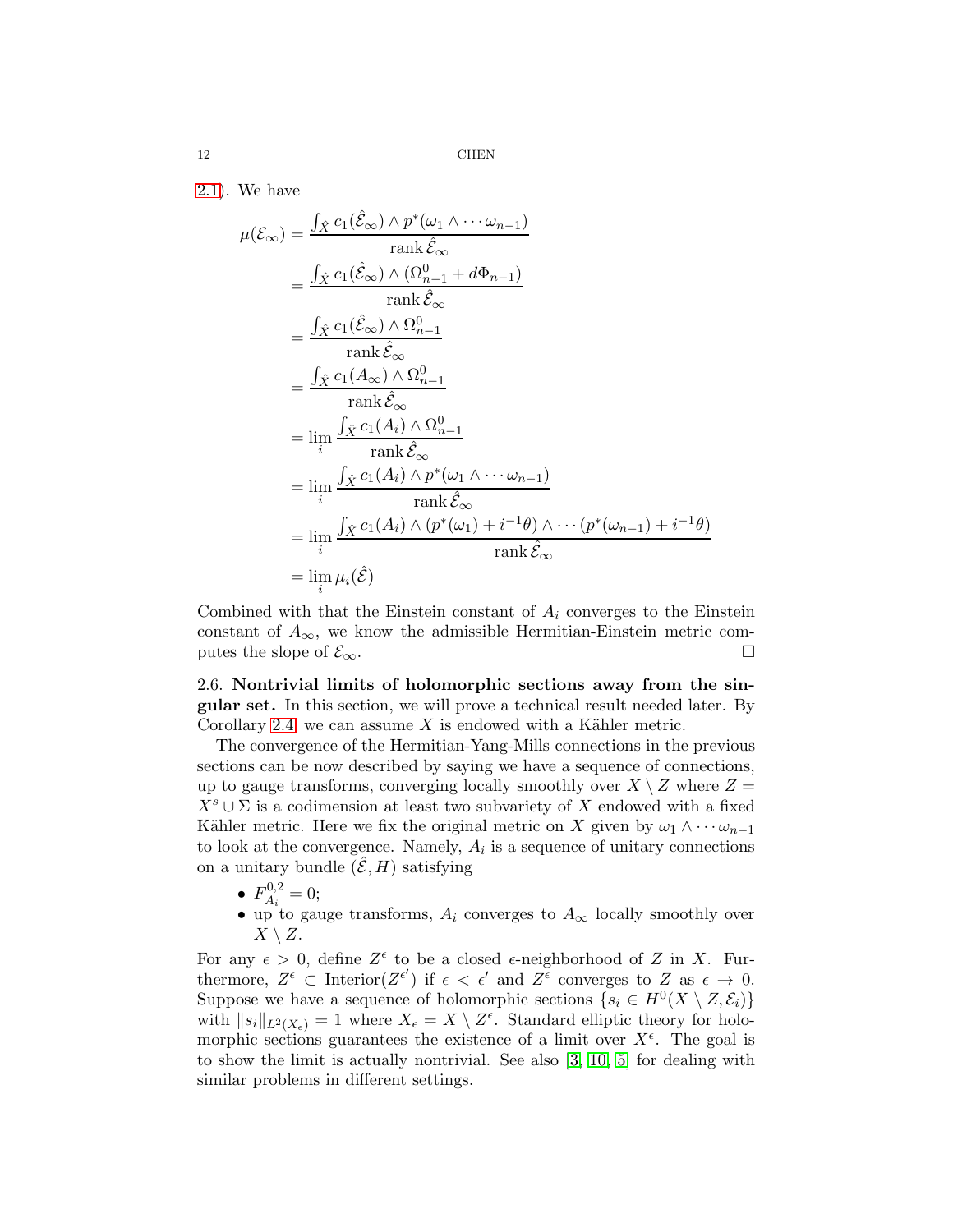### 2.6.1. Curve property.

**Definition 2.17.** A closed subset  $S \subset X$  admits a good cover if X can be  $\omega$  covered by finitely many open sets  $U_k \subset \mathbb{C}^N$  where  $\omega|_{U_k \cap X} = \sqrt{-1} \partial \overline{\partial} \rho|_{X \cap U_k}$ and  $\rho$  is a strongly smooth pluri-subhamronic function on  $\overline{U_k}$  such that

- $U_k = B_{\delta_2^k}^l \times B_{\delta_2^l}^{l'}$  $\{|z| < \delta_2^k\}$  in  $\mathbb{C}^l$  and  $B_{\delta_3^k}^{l'}$  denote the ball  $\{|z| < \delta_2^{l'}\}$  $\delta_1^k$  for some  $\delta_2^k, \delta_3^k > 0$ , where  $B_{\delta_2^k}^l$  denotes the ball  $\delta_3^k$  denote the ball  $\{|z| < \delta_3^k\}$  in  $\mathbb{C}^{l'}$ . Here  $l + l' = N$ .
- $\bullet$   $\overline{U_k} \cap S \subset V_k = B_{\delta^k_1}^l \times \overline{B_{\delta^k_2}^{l'}}$  $\overline{l'_k}$  for some  $0 < \delta_1^k < \delta_2^k$  where  $\overline{U_k} = \overline{B_{\delta_2^k}} \times \overline{B_{\delta_1^k}}'$  $\frac{l'}{\delta_3^k}.$
- for any  $z \in \overline{B_{\delta_i}^{l'}}$  $\ell'_{\delta_3^k} \cap \rho_k(X \cap \overline{U_k})$ ,  $\rho_k^{-1}(z) \cap X$  is a smooth surface away from finitely many point. Here  $\rho_k : B_{\delta_1^k}^l \times \overline{B_{\delta_1^l}^{l'}}$  $\overline{\frac{\delta^k}{\delta^k_3}}\rightarrow \overline{B^l_{\delta^k_3}}$  $\delta_3^{\mu}$  denotes the natural projection.

## **Lemma 2.18.**  $Z \subset X$  admits a good cover.

*Proof.* For any  $z \in X$ , since Z is a codimension 2 complex subvariety of X, locally we can cover Z with an open set U in  $\mathbb{C}^N$  by assuming  $z = 0$  so that for some orthogonal projection  $\rho: U \subset \mathbb{C}^N = \mathbb{C}^l \times \mathbb{C}^{l'} \to \mathbb{C}^l', \rho^{-1}(y) \cap X \cap B^l_{\delta_2}$ is a smooth surface away from  $\rho^{-1}(y) \cap Z \cap B^l_{\delta_2}$  which consists of finitely many points for any  $y \in \rho(X \cap U)$  for some  $\delta_3 > 0$ . Then near z, we can easily construct a neighborhood  $U_p = B_{\delta_2}^l \times B_{\delta_2}^{l'}$  $\delta_3$  for some  $\delta_2, \delta_3 > 0$  and  $\overline{U_p} \cap \Sigma \subset V_p$  where  $V_p = B_{\delta_1}^l \times \overline{B_{\delta_2}^{l'}}$  $\delta_3^{l'}$  for some  $0 < \delta_1 < \delta_2$ . Now we get such an open cover of X given by  $\cup_p U_p$ . Since X is compact, we can take a finite subcover  $\cup_k U_{p_k}$  which gives a good cover for  $Z \subset X$ .  $□$ 

**Corollary 2.19.** For  $0 < \epsilon \ll 1$ ,  $Z^{\epsilon} \subset X$  admits a good cover.

*Proof.* Otherwise, suppose the statement is false for a sequence  $\epsilon_i \to 0^+$ . By definition,  $Z^{\epsilon_i}$  converges to Z. Let  $\cup_k U_k$  be a good cover for Z. We want to show it is a good cover for  $Z^{\epsilon_i}$  for i large, thus get a contradiction. We only need to verify that  $\overline{U_k} \cap Z_s^{\epsilon_i} \subset V_k$  for *i* large. Otherwise, by passing to a subsequence and using the finiteness of  ${U_k}_k$ , we can assume for some fixed k, there always exists  $z_i \in (\overline{U_k} \cap Z^{\epsilon_i}) \setminus V_k$  for each i and  $z_i$  converges to  $z \in \overline{U_k} \cap Z$ . Then  $z \in V_k$  and thus  $z_i \in V_k$  for i large. Contradiction.  $\Box$ 

<span id="page-12-0"></span>**Lemma 2.20.** For any  $\epsilon > 0$ , let  $\cup_k U_k$  be a good cover of  $Z^{\epsilon} \subset X$ . Then there exists a constant  $C = C(\epsilon) > 0$  so that for any  $z \in X \setminus Z^{\frac{\epsilon}{2}}$ , there exists  $a \text{ curve } D_z \subset U_k \cap X \text{ for some } k \text{ such that } \partial D_z \subset X \setminus Z^{\epsilon}, d(\partial D_z, \partial (X \setminus Z^{\epsilon})) \geq$ C and  $d(D_z, Z) \geq C$ . Here d denotes the distance between two sets.

*Proof.* For each  $k, \overline{U_k} \cap Z \subset \overline{U_k} \cap Z^{\frac{\epsilon}{2}} \subset \overline{U_k} \cap Z^{\epsilon} \subset V_k$  where  $\overline{U_k} = \overline{B_{\delta_2^k}^l} \times \overline{B_{\delta_2^k}^{l'}}$  $\delta^k_3$ and  $V_k = B_{\delta_1^k}^l \times \overline{B_{\delta_2^l}^{l'}}$  $\overline{\frac{b}{b_3^k}}$ . Consider the projection  $\rho_k: \overline{U_k} \to \overline{B_{\delta_1^k}}$  $\delta_3^k$ . By assumption, we have

$$
(B_{\delta_2^k}^l\times \overline{B_{\delta_3^k}^{l'}})\cap Z=\overline{U_k}\cap Z\subset B_{\delta_1^k}^l\times \overline{B_{\delta_3^k}^{l'}}
$$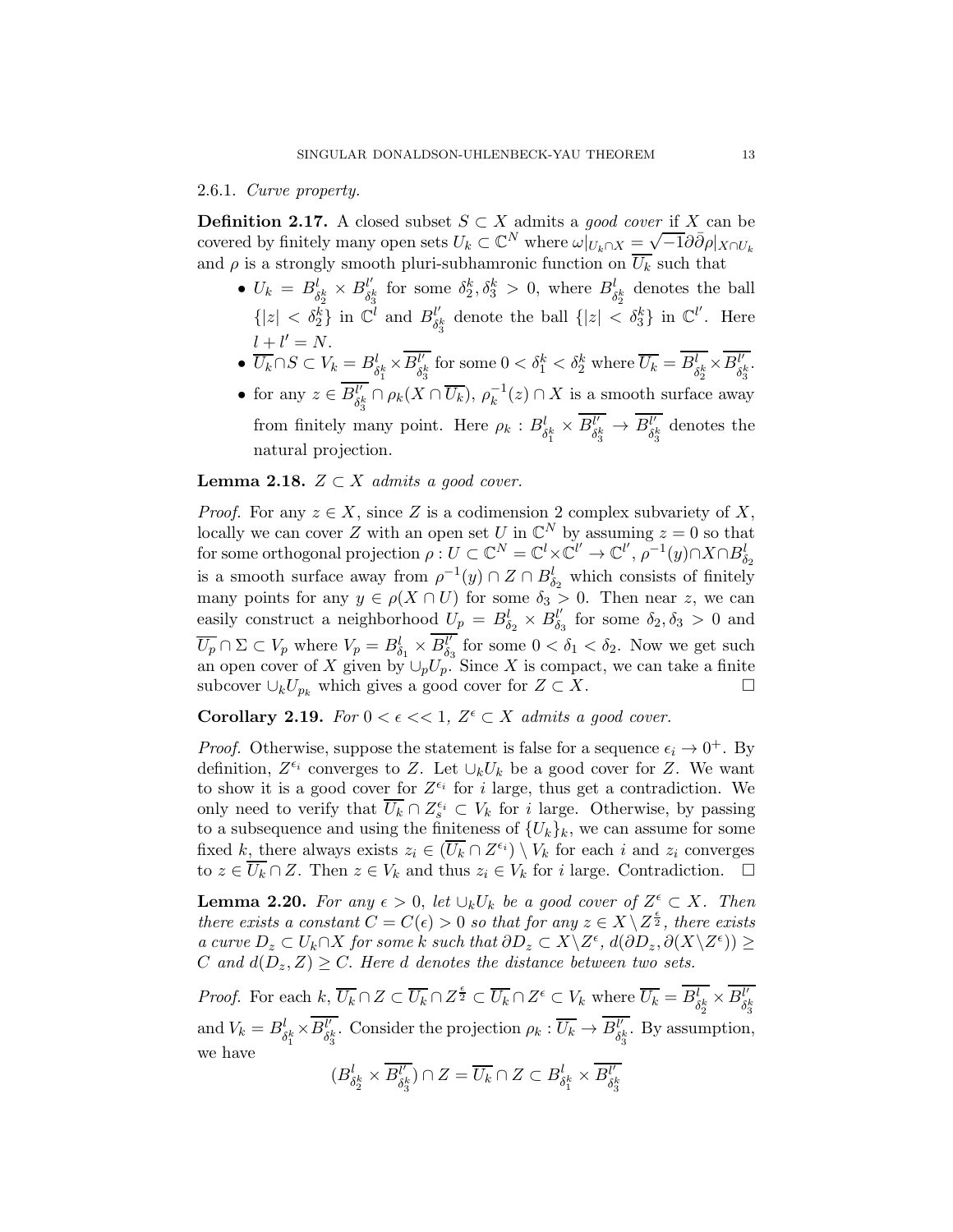which implies  $\rho_k^{-1}(y) \cap Z \cap B_{\delta_2^k}^l$  is a compact complex analytic subvariety of  $B_{\delta_1^k}^l$ , thus consists of finitely many points for any  $y \in \rho_k(Z)$ . For any  $z \in \overline{X \setminus Z^{\frac{\epsilon}{2}}}$ , suppose  $z \in U_k$ , then  $\rho_k^{-1}(\rho_k(z)) \cap Z \cap B_{\delta_2^k}^l$  consists of finitely many points which lie in  $B_{\delta_1}^l$ . As a result, one can easily find a curve  $D_z \subset U_k$ containing z such that  $D_z \cap Z = \emptyset$  and  $\partial D_z \subset (U_k \setminus V_k) \cap X \subset U_k \cap X \setminus Z^{\epsilon}$ . By perturbing the curve  $D_z$ , we can find an open neighborhood  $V_z$  of z so that for each  $z' \in V_z$  there exists such a curve  $D_{z'}$  so that  $D_{z'} \cap Z = \emptyset$  and  $\partial D_{z'} \subset (U_k \setminus V_k) \cap X \subset U_k \cap X \setminus Z^{\epsilon}$ . Furthermore,  $\inf_{z' \in V_z} d(D_{z'}, Z) > 0$  and  $\inf_{z'} d(\partial D_{z'}, \partial (X \setminus Z^{\epsilon})) > 0$ . As a result, we get an open cover  $\cup_{z \in X \setminus Z^{\frac{\epsilon}{2}}} V_z$ of  $X \setminus Z^{\epsilon}$ . Since  $\overline{X \setminus Z^{\epsilon}}$  is compact, we can find a finite subcover  $\cup_{z_i} V_{z_i}$ .

Let  $C(\epsilon) = \min_i \{ \inf_{z \in V_{z_i}} d(D_z, Z), \inf_{z \in V_{z_i}} d(\partial D_z, \partial (X \setminus Z^{\epsilon})) \}$ . This finishes the proof.  $\Box$ 

## 2.6.2. Nontrivial limits.

<span id="page-13-0"></span>**Proposition 2.21.** For any fixed  $0 < \epsilon \ll 1$ ,  $s_i$  converges to a nontrivial holomorphic section  $s_{\infty} \in H^0(X \setminus Z, \mathcal{E}_{\infty})$ .

*Proof.* We consider any  $0 < \epsilon \ll 1$  so that  $X^{\epsilon} = X \setminus Z^{\epsilon}$  satisfies the conditions needed in Lemma [2.20.](#page-12-0) By induction, it suffices to show that

$$
||s_i||_{L^{\infty}(X^{\frac{\epsilon}{2}})} \leq C := C(\epsilon, ||s_i||_{L^2(X^{\epsilon})})
$$

which implies the strong convergence of  $s_i$  over  $X^{\epsilon}$  for any  $0 < \epsilon \ll 1$ . Namely, for any point  $z \in X^{\frac{\epsilon}{2}}$ , we want to prove

$$
|s_i(z)| \leq C.
$$

Let D be the holomorphic curve obtained in Lemma [2.20.](#page-12-0) Let  $t = s_i|_D$ , we know

$$
\Delta_D \log(|t|^2 + 1) \ge -|F_{A_\infty}|_D| \ge -C_\epsilon.
$$

Here since the disk  $D$  has a definite distance of  $Z$  by assumption which might depend on  $\epsilon$ , we have  $|F_{A_{\infty}}|D| \leq C_{\epsilon}$  for some  $C_{\epsilon}$ . Now near the point z,  $X \cap U \subset U_k \subset \mathbb{C}^n$ ,  $\omega = i \partial \overline{\partial} \rho_k |_{X \cap U}$  for some smooth strongly plurisubharmonic function on  $\overline{U_k}$ . By definition,  $\Delta_D \rho_k = 1$  thus we have

$$
\Delta_D(\log(|t|^2+1) + C_{\epsilon}\rho_k) \ge 0
$$

which by Maximum principle implies

$$
\log(|t|^2+1)+C_{\epsilon}\rho_k\leq C_{\epsilon}\sup_{\partial D}\rho_k+\sup_{\partial D}\log(|t|^2+1)\leq C(\epsilon,\|s_i\|_{L^2(X^{\epsilon})}).
$$

For the last inequality, the bound of the first term is trivial, and we only explain the second one. The interior estimate over  $X^{\epsilon}$  for holomorphic sections implies  $s_i$  is uniformly bounded within any precompact subset of  $X^{\epsilon}$ . In particular, it is uniformly bounded over  $\partial D$  which lies in a fixed precompact subset of  $X^{\epsilon}$ , since  $\partial D \subset X^{\epsilon}$  has a definite distance to  $\partial X^{\epsilon}$ . This finishes the proof.  $\Box$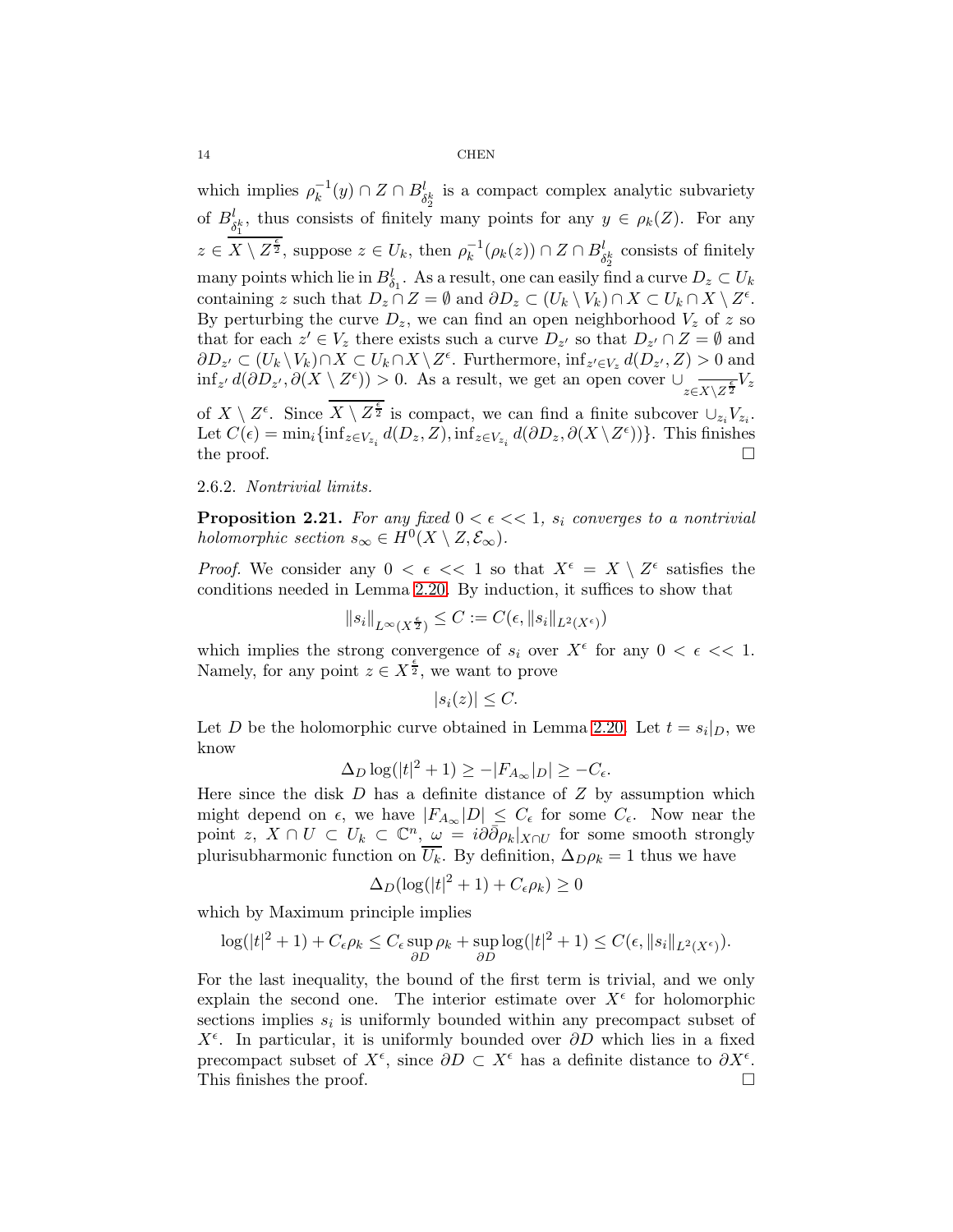#### 3. Proof of main results

3.1. Singular Donaldson-Uhlenbeck-Yau theorem. We first prove the rank 1 case. Recall we have a limiting Hermitian-Yang-Mills connection  $A_{\infty}$  coming from the perturbed Hermitian-Yang-Mills connections and  $A_{\infty}$ defines a holomorphic vector bundle  $\mathcal{E}_{\infty}$  over  $X \setminus Z$  where  $Z = X_s \cup \Sigma$ .

By Proposition [2.21,](#page-13-0) we can conclude the existence of a nontrivial map  $\Phi : \mathcal{E}_{\infty} \to \mathcal{E}$  coming from the normalized identity map id :  $\mathcal{E} \to \mathcal{E}$ . More precisely, to get the limit, we consider Hom $(\mathcal{E}, \mathcal{E})$  with the metrics  $H_i^* \otimes H'$ where  $H_i$  are the sequence of Hermitian-Einstein metrics and  $H'$  is any fixed smooth metric on  $\mathcal E$  away from  $X_s$ . Now we apply Proposition [2.21](#page-13-0) to the sequence of holomorphic sections given by the identity map and get  $\Phi: \mathcal{E}_{\infty} \to \mathcal{E}.$ 

<span id="page-14-0"></span>**Lemma 3.1.** Given a rank 1 reflexive sheaf  $\mathcal E$  over X, there exists an admissible Hermitian-Einstein metric H on  $\mathcal E$  with

$$
\mu(\mathcal{E}) = \frac{\int_X c_1(H) \wedge \omega_1 \wedge \cdots \omega_{n-1}}{\operatorname{rank} \mathcal{E}}.
$$

*Proof.* Since there exists a nontrivial map between  $\mathcal{E}$  and  $\mathcal{E}_{\infty}$  over  $X^{reg}$ ,  $\mathcal{E}_{\infty}$  can be extended to be a reflexive rank 1 sheaf over X. Indeed, by the Remmert-Stein extension theorem,  $(\mathcal{E} \otimes \mathcal{E}_{\infty}^*)^{**}$  can be extended to be a rank 1 reflexive sheaf from which the extension of  $\mathcal{E}_{\infty}$  follows trivially. It has to be an isomorphism since  $\mathcal{E}$  and  $\mathcal{E}_{\infty}$  have the same slope by Proposition [2.16](#page-10-0) and Lemma 2.9. and Lemma [2.9.](#page-7-1)

In particular, for general rank, this gives

<span id="page-14-1"></span>Corollary 3.2. The induced admissible Hermitian-Yang-Mills connection on det( $\mathcal{E}_{\infty}$ ) defines a sheaf isomorphic to det( $\mathcal{E}$ ). Furthermore,  $A_{\infty}$  computes the slope of  $\det(\mathcal{E})$ .

The proof can be concluded by showing

## **Proposition 3.3.**  $\Phi : \mathcal{E}_{\infty} \to \mathcal{E}$  is an isomorphism.

*Proof.* Let G denote the saturated subsheaf of  $\mathcal E$  given by the image of  $\Phi$  in  $\mathcal{E}$ . By Siu's theorem ([\[24,](#page-17-7) Page 441]),  $\mathcal{G}$  can be extended to be a reflexive sheaf over X. Indeed, it suffices to prove it locally. We can assume  $\mathcal G$  is a saturated subsheaf of  $\mathcal{O}^{\oplus N}$  over some open subset U. Then  $\mathcal{G} \subset \mathcal{O}^{\oplus N}$  defines a map f from the base to  $Gr(N, N - \text{rank }\mathcal{G})$  away from some codimension two subvariety  $Z'$ . Since U is normal, Siu's theorem says  $f$  can be extended to be a meromorphic map  $f$ . The pull-back of the universal sheaf over the Grassmannian through f gives the extension. Assume rank  $\mathcal{G} < \text{rank } \mathcal{E}$ . Since  $\mathcal E$  is stable,  $\mu(\mathcal G) < \mu(\mathcal E)$ . By considering

$$
\mathcal{F} := \mathrm{Hom}(\wedge^{\mathrm{rank}\, \mathcal{G}} \mathcal{E}_{\infty}, \det \mathcal{G})
$$

we can reduce to the following setting by Corollary [3.1:](#page-14-0) a sheaf  $\mathcal F$  defined over  $X^{reg}$  admits an admissible Hermitian-Einstein metric with negative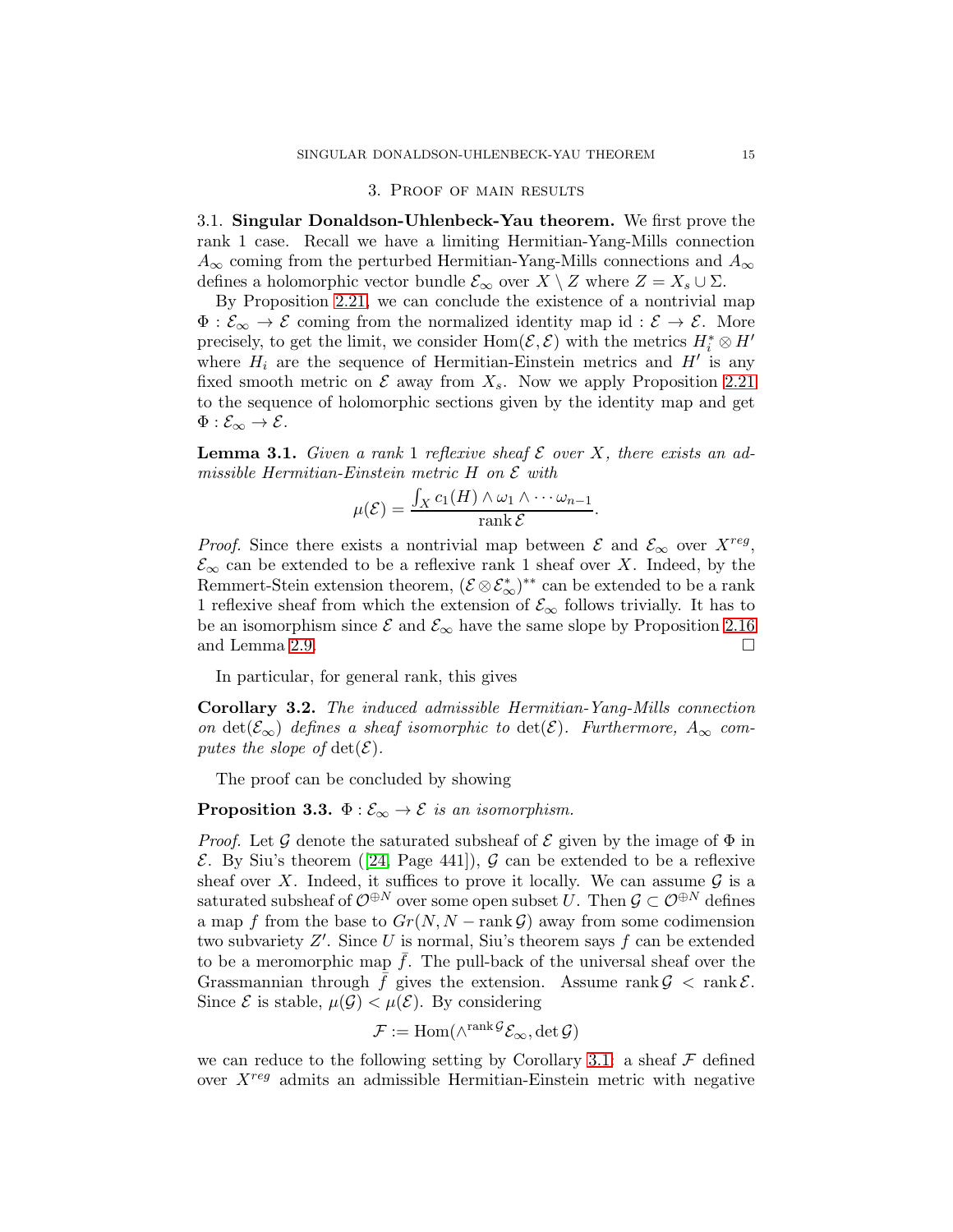Einstein constant and a nonzero global section  $s := \wedge^{\text{rank}\mathcal{G}} \Phi$ . By Corollary [2.12,](#page-8-0) we know  $s \in L^{\infty}$ . Then we can use

$$
\Delta|s|^2 = 2|\nabla s|^2 - (\mu(\mathcal{G}) - \mu(\mathcal{E}))|s|^2.
$$

By doing a cut-off argument, we know  $\int_X \Delta |s|^2 = 0$ . This is a contradiction since the integral of the right hand side is strictly positive. In particular, Φ has full rank at a generic point. By Corollary [3.2,](#page-14-1) det  $\Phi$  is nowhere vanishing, thus  $\Phi$  is an isomorphism.

As a direct corollary, we have the following

Corollary 3.4. If a reflexive sheaf F over  $(X, \omega_1 \wedge \cdots \omega_{n-1})$  admits an admissible Hermitian-Einstein metric H so that  $c_1(H)$  computes  $deg(\mathcal{F})$ , it is polystable.

In particular, Corollary [1.2](#page-1-0) follows directly from this.

3.2. Gieseker-Bogomolov inequality. We separate the discussions into two cases.

3.2.1. Locally free resolutions. Fix any resolution  $p : \hat{X} \to X$  so that  $\hat{\mathcal{E}} =$  $(p^*\mathcal{E})^{**}$  is locally free. Then

$$
\int_{\hat{X}} (2rc_2(\hat{\mathcal{E}}) - (r-1)c_1(\hat{\mathcal{E}})^2) \wedge p^* \omega_{i_1} \wedge \cdots p^* \omega_{i_{n-2}} \n= \lim_{i} \int_{\hat{X}} (2rc_2(\hat{\mathcal{E}}) - (r-1)c_1(\hat{\mathcal{E}})^2) \wedge (p^* \omega_{i_1} + i^{-1}\theta) \wedge \cdots (p^* \omega_{i_{n-2}} + i^{-1}\theta) \n= \lim_{i} \int_{\hat{X}} (2rc_2(A_i) - (r-1)c_1(A_i)^2) \wedge (p^* \omega_{i_1} + i^{-1}\theta) \wedge \cdots (p^* \omega_{i_{n-2}} + i^{-1}\theta) \n\geq \int_{X} (2rc_2(A_{\infty}) - (r-1)c_1(A_{\infty})^2) \wedge \omega_{i_1} \wedge \cdots \omega_{i_{n-2}}.
$$

The first equality is trivial while the second follows from the Chern-Weil theory in the smooth case. For the last inequality, it follows from the curvature of the induced connection on  $\text{Hom}(\hat{\mathcal{E}}, \hat{\mathcal{E}})$  being primitive (see Equation [2.4\)](#page-6-1), thus

$$
(2rc_2(A_i)-(r-1)c_1(A_i)^2) \wedge (p^*\omega_{i_1}+i^{-1}\theta) \wedge \cdots (p^*\omega_{i_{n-2}}+i^{-1}\theta)
$$

defines a sequence of Radon measures on  $\hat{X}$  (see Equation [2.4\)](#page-6-1). Furthermore, it has uniformly bounded mass. Then the inequality follows from Fatou's lemma. Since the limiting Hermitian-Yang-Mills connection is independent of the resolutions by Corollary [2.13,](#page-9-0) the conclusion follows.

3.2.2. General case. Fix a general resolutions  $p : \hat{X} \to X$ . Our main theorem implies there exists a family of admissible Hermitian-Einstein metrics on  $(p^*\mathcal{E})^{**}$  on  $\hat{X}$  with respect to the perturbed metrics. Since over  $\hat{X}$ , the quantities  $(2rc_2(A_i) - (r-1)c_1(A_i)^2)$  given by the admissible Hermitian-Yang-Mills connections defines a sequence of closed currents (see [\[8,](#page-16-14) Proposition 46]), we know the quantities in the Bogomolov-Gieseker inequality can still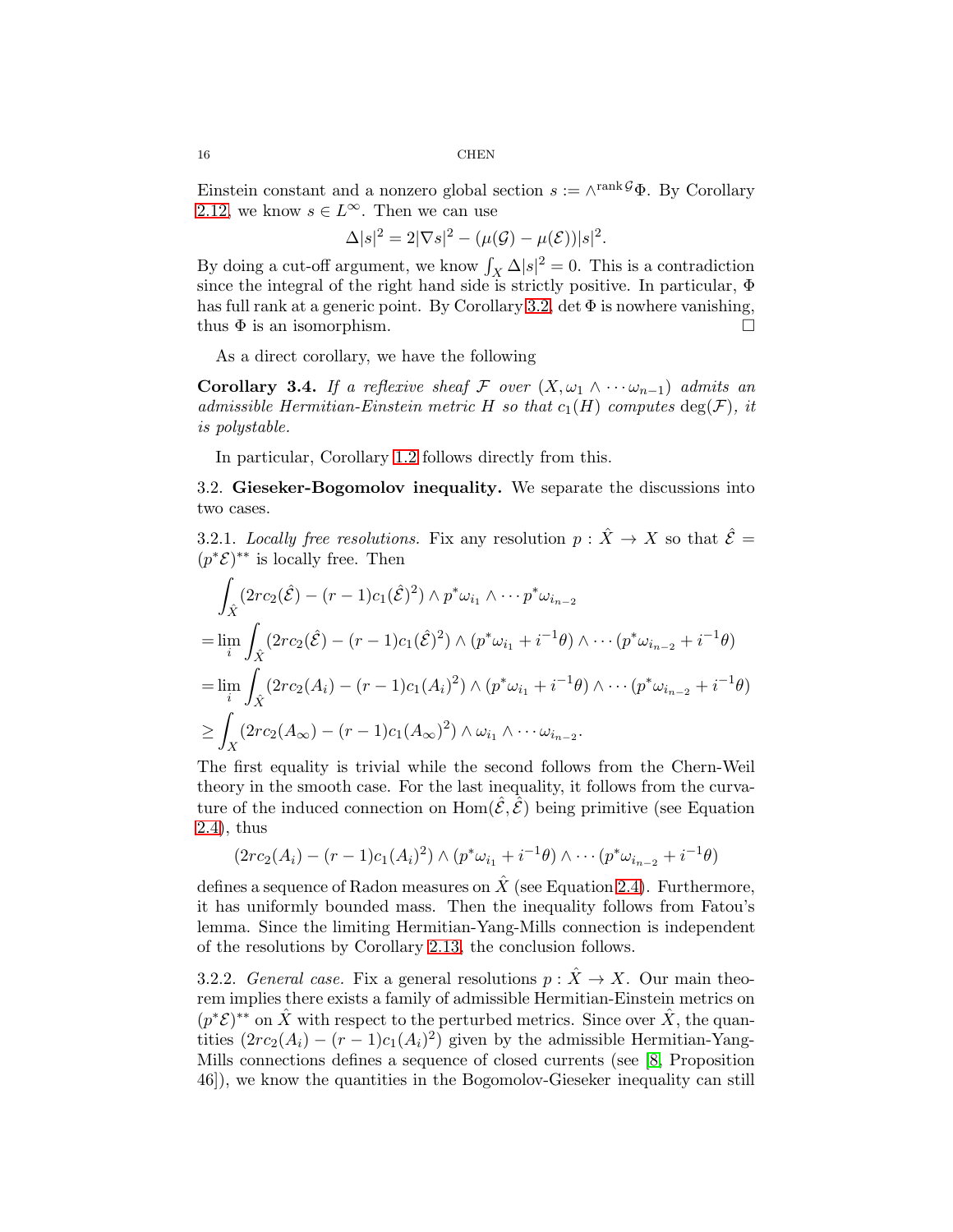be computed by the admissible Hermitian-Yang-Mills connections on  $(p^*\mathcal{E})^{**}$ over  $X$ . Furthermore, exactly the same argument as the smooth case implies the family of admissible Hermitian-Yang-Mills connections converges to the admissible Hermitian-Yang-Mills connections on  $\mathcal E$  we obtained. So the same argument as above gives the statement about general resolutions.

### **REFERENCES**

- <span id="page-16-2"></span>1. Shigetoshi Bando and Yum-Tong Siu, Stable sheaves and Einstein-Hermitian metrics, Geometry and analysis on complex manifolds, World Sci. Publ., River Edge, NJ, 1994, pp. 39–50. MR 1463962
- <span id="page-16-6"></span>2. Sébastien Boucksom, Jean-Pierre Demailly, Mihai Paun, and Thomas Peternell, The pseudo-effective cone of a compact kähler manifold and varieties of negative kodaira dimension, Journal of Algebraic Geometry 22 (2013), no. 2, 201-248.
- <span id="page-16-16"></span>3. Nicholas P Buchdahl, Sequences of stable bundles over compact complex surfaces, The Journal of Geometric Analysis 9 (1999), no. 3, 391–428.
- <span id="page-16-9"></span>4. Frédéric Campana and Mihai Păun, Foliations with positive slopes and birational stability of orbifold cotangent bundles, Publications mathématiques de l'IHES  $129$  (2019), no. 1, 1–49.
- <span id="page-16-18"></span>5. Xuemiao Chen and Song Sun, Analytic tangent cones of admissible Hermitian-Yang-Mills connections, Geometry & Topology  $25$  (2021), no. 4, 2061–2108.
- <span id="page-16-3"></span>6. Xuemiao Chen and Richard A. Wentworth, The nonabelian Hodge correspondence for balanced Hermitian metrics of Hodge-Riemann type, Accepted by Mathematical Research Letter, arxiv:2106.09133.
- <span id="page-16-10"></span> $\Box$ , A Donaldson-Uhlenbeck-Yau theorem for normal varieties and semistable bundles on degenerating families, arXiv preprint arXiv:2108.06741 (2021).
- <span id="page-16-14"></span>8. , Compactness for Ω-Yang-Mills equations, Calc.Var.Part.Differ.Equ 61 2, 58 (2022).
- <span id="page-16-11"></span>9. Benoît Claudon, Patrick Graf, and Henri Guenancia, Numerical characterization of complex torus quotients, arXiv preprint arXiv:2109.06738 (2021).
- <span id="page-16-17"></span>10. Georgios D Daskalopoulos and Richard Wentworth, Convergence properties of the Yang-Mills flow on Kähler surfaces, J. reine angew. Math 575 (2004), 69–99.
- <span id="page-16-13"></span>11. Simon Donaldson, Anti self-dual Yang-Mills connections over complex algebraic surfaces and stable vector bundles, Proc. London Math. Soc. 50 (1985), 1–26.
- <span id="page-16-8"></span><span id="page-16-0"></span>12.  $\_\_\_\_\$ nfinite determinants, stable bundles, and curvature, Duke Math. J. 54 (1987), 231–247.
- 13. Daniel Greb, Stefan Kebekus, and Thomas Peternell, Movable curves and semistable sheaves, International Mathematics Research Notices 2016 (2016), no. 2, 536–570.
- <span id="page-16-7"></span>14. Daniel Greb and Matei Toma, Compact moduli spaces for slope-semistable sheaves, Algebr. Geom. 4 (2017), no. 1, 40–78. MR 3592465
- <span id="page-16-12"></span>15. Andreas Höring and Thomas Peternell, Algebraic integrability of foliations with numerically trivial canonical bundle, Invent. Math.  $216$  (2019), no. 2, 395–419. MR 3953506
- <span id="page-16-5"></span>16. Daniel Huybrechts and Manfred Lehn, The geometry of moduli spaces of sheaves, second ed., Cambridge Mathematical Library, Cambridge University Press, Cambridge, 2010. MR 2665168
- <span id="page-16-4"></span>17. Adrian Langer, Semistable sheaves in positive characteristic, Annals of mathematics (2004), 251–276.
- <span id="page-16-1"></span>18. Jun Li and Shing-Tung Yau, *Hermitian-Yang-Mills connection on non-Kähler mani*folds, Mathematical aspects of string theory (San Diego, Calif., 1986), Adv. Ser. Math. Phys., vol. 1, World Sci. Publishing, Singapore, 1987, pp. 560–573. MR 915839
- <span id="page-16-15"></span>19. Peter Li and Gang Tian, On the heat kernel of the bergmann metric on algebraic varieties, Journal of the American Mathematical Society (1995), 857–877.